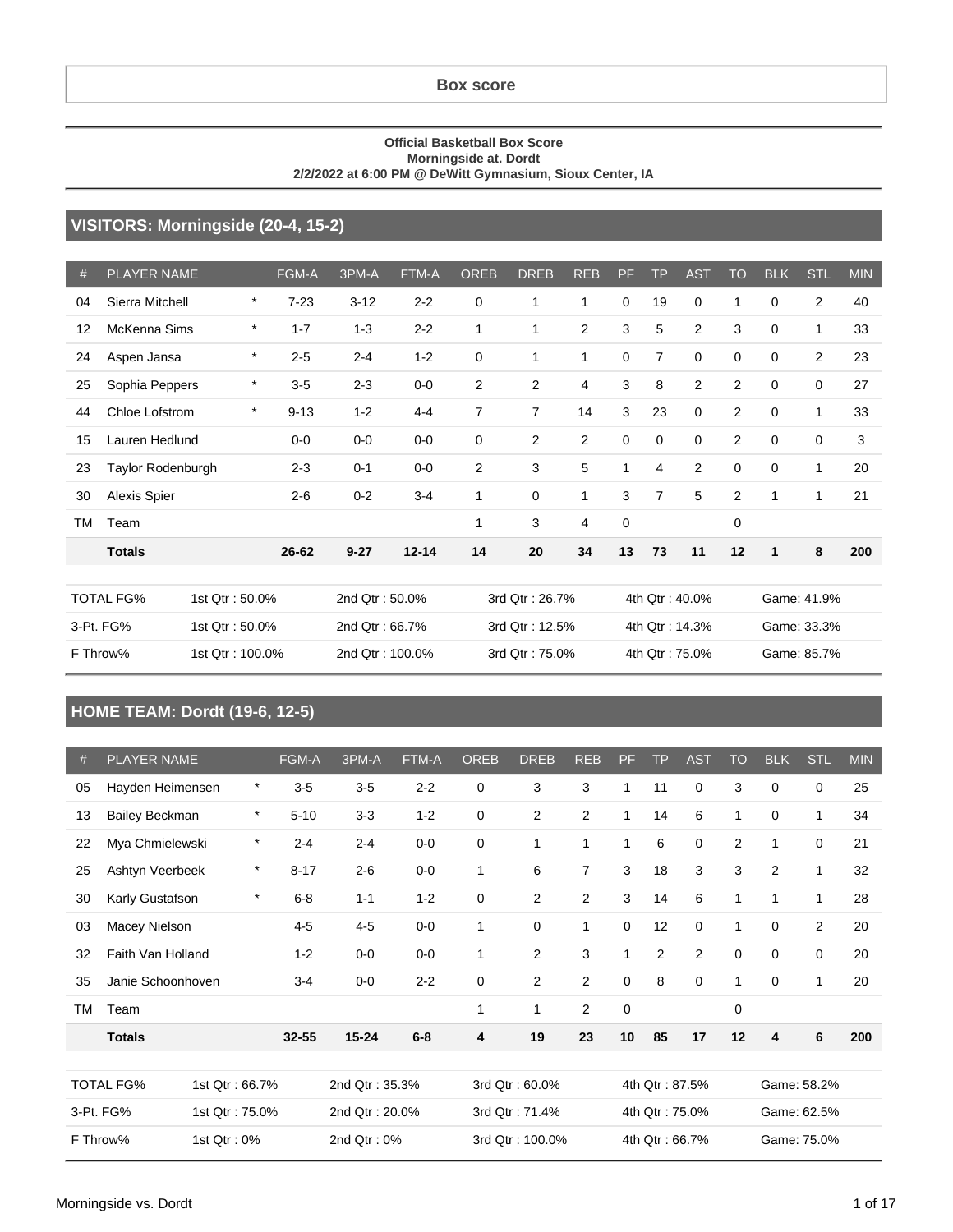| <b>SCORE BY PERIODS</b> | $1 \quad 2 \quad 3$ | 4                 | <b>TOTAL</b> |
|-------------------------|---------------------|-------------------|--------------|
| Morningside             |                     | 21  24  12  16  - | - 73         |
| Dordt                   |                     | 26 13 25 21 -     | 85           |

**Officials:** Chad De Jong, Chad Vosskul, Royce Ranniger **Attendance:** 0

**Technical fouls: MORNINGS-None. DORDT-None.**

**Points in the paint:** MORNINGS-28, DORDT-26. **Points off turnovers:** MORNINGS-21, DORDT-14. **2nd chance points:** MORNINGS-20, DORDT-4. **Fast break points:** MORNINGS-4, DORDT-0. **Bench Points:** MORNINGS-11, DORDT-22.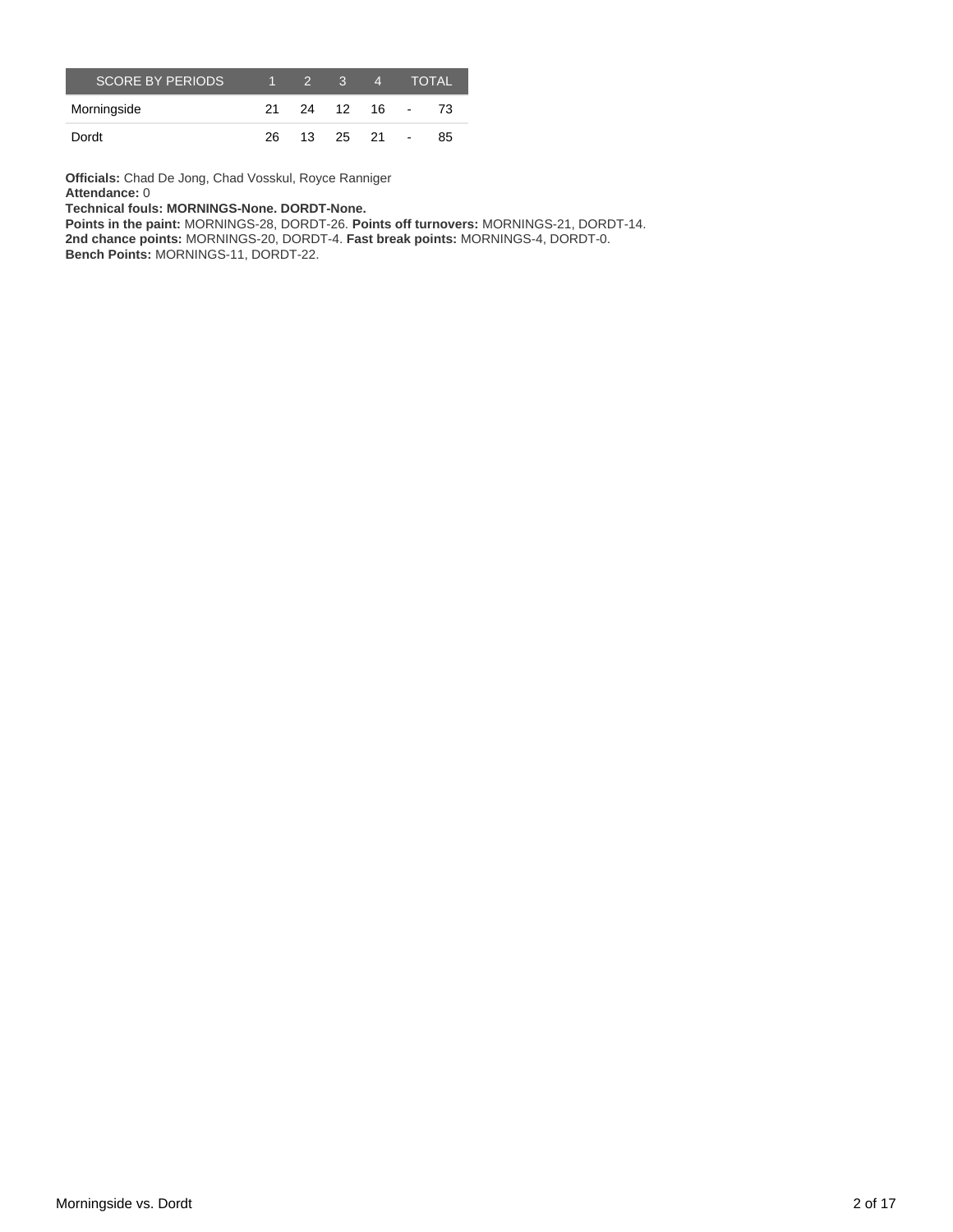#### **Play by Play**

### **1st Quarter**

| 09:46 |                                      |         | Turnover by GUSTAFSON, KARLY             |
|-------|--------------------------------------|---------|------------------------------------------|
| 09:33 | MITCHELL, SIERRA missed jump shot    |         |                                          |
| 09:33 | LOFSTROM, CHLOE offensive rebound    |         |                                          |
| 09:29 | LOFSTROM, CHLOE made jump shot       | $2 - 0$ |                                          |
| 09:17 | Foul by SIMS, MCKENNA                | $2 - 0$ |                                          |
| 09:04 |                                      | $2 - 0$ | CHMIELEWSKI, MYA missed 3-pt. jump shot  |
| 09:04 | MITCHELL, SIERRA defensive rebound   | $2 - 0$ |                                          |
| 08:55 | LOFSTROM, CHLOE made jump shot       | $4 - 0$ |                                          |
| 08:55 | Assist by PEPPERS, SOPHIA            | $4 - 0$ |                                          |
| 08:24 |                                      | $4 - 0$ | HEIMENSEN, HAYDEN missed 3-pt. jump shot |
| 08:24 |                                      | $4 - 0$ | TEAM offensive rebound                   |
| 08:16 |                                      | $4 - 0$ | Turnover by CHMIELEWSKI, MYA             |
| 08:08 | SIMS, MCKENNA missed layup           | $4 - 0$ |                                          |
| 08:08 | LOFSTROM, CHLOE offensive rebound    | $4 - 0$ |                                          |
| 07:57 | PEPPERS, SOPHIA made 3-pt. jump shot | $7 - 0$ |                                          |
| 07:53 |                                      | $7 - 0$ | 30SEC TIMEOUT by Dordt                   |
| 07:51 |                                      | $7 - 0$ | Turnover by VEERBEEK, ASHTYN             |
| 07:51 | Steal by JANSA, ASPEN                | $7 - 0$ |                                          |
| 07:46 | LOFSTROM, CHLOE missed layup         | $7 - 0$ |                                          |
| 07:46 |                                      | $7 - 0$ | BECKMAN, BAILEY defensive rebound        |
| 07:34 |                                      | $7 - 3$ | CHMIELEWSKI, MYA made 3-pt. jump shot    |
| 07:34 |                                      | $7 - 3$ | Assist by VEERBEEK, ASHTYN               |
| 07:23 | SIMS, MCKENNA missed jump shot       | $7 - 3$ |                                          |
| 07:23 |                                      | $7 - 3$ | VEERBEEK, ASHTYN defensive rebound       |
| 07:15 |                                      | $7 - 6$ | VEERBEEK, ASHTYN made 3-pt. jump shot    |
| 07:15 |                                      | $7 - 6$ | Assist by GUSTAFSON, KARLY               |
| 06:48 |                                      | $7 - 6$ | Foul by GUSTAFSON, KARLY                 |
| 06:39 | MITCHELL, SIERRA missed layup        | $7 - 6$ |                                          |
| 06:39 |                                      | $7 - 6$ | Block by VEERBEEK, ASHTYN                |
| 06:39 |                                      | $7 - 6$ | CHMIELEWSKI, MYA defensive rebound       |
| 06:12 |                                      | $7 - 6$ | BECKMAN, BAILEY missed jump shot         |
| 06:12 | PEPPERS, SOPHIA defensive rebound    | $7 - 6$ |                                          |
| 05:58 | LOFSTROM, CHLOE made layup           | $9 - 6$ |                                          |
| 05:58 | Assist by SIMS, MCKENNA              | $9 - 6$ |                                          |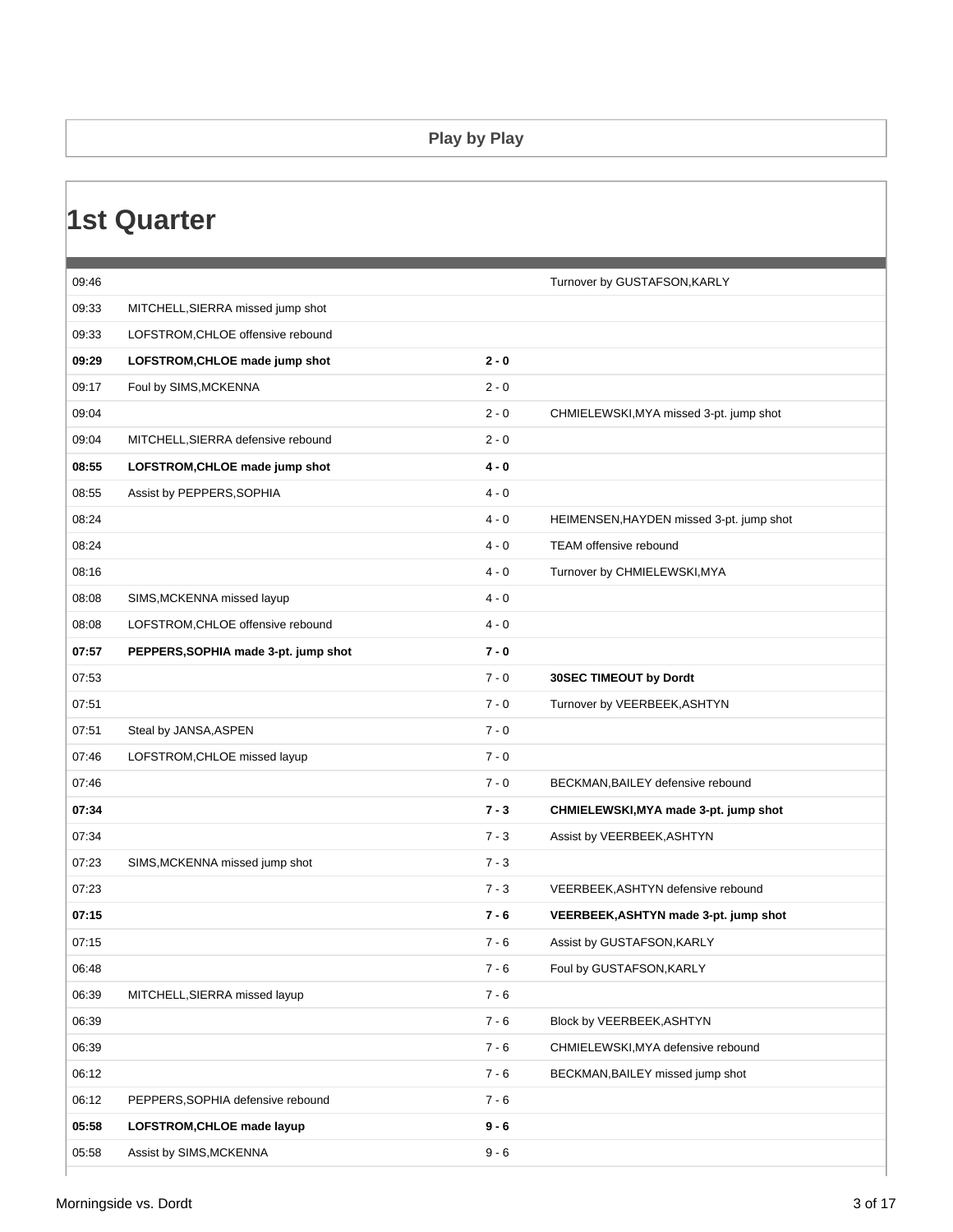| 05:38 |                                           | $9 - 8$   | VEERBEEK, ASHTYN made jump shot        |
|-------|-------------------------------------------|-----------|----------------------------------------|
| 05:10 | JANSA, ASPEN missed 3-pt. jump shot       | $9 - 8$   |                                        |
| 05:10 | TEAM deadball rebound                     | $9 - 8$   |                                        |
| 05:07 | SPIER, ALEXIS enters the game             | $9 - 8$   |                                        |
| 05:07 | RODENBURGH, TAYLOR enters the game        | $9 - 8$   |                                        |
| 05:07 | LOFSTROM, CHLOE goes to the bench         | $9 - 8$   |                                        |
| 05:07 | JANSA, ASPEN goes to the bench            | $9 - 8$   |                                        |
| 05:07 |                                           | $9 - 8$   | SCHOONHOVEN, JANIE enters the game     |
| 05:07 |                                           | $9 - 8$   | HOLLAND, FAITH VAN enters the game     |
| 05:07 |                                           | $9 - 8$   | NIELSON, MACEY enters the game         |
| 05:07 |                                           | $9 - 8$   | GUSTAFSON, KARLY goes to the bench     |
| 05:07 |                                           | $9 - 8$   | CHMIELEWSKI, MYA goes to the bench     |
| 05:07 |                                           | $9 - 8$   | HEIMENSEN, HAYDEN goes to the bench    |
| 05:04 | RODENBURGH, TAYLOR made layup             | $11 - 8$  |                                        |
| 04:36 |                                           | $11 - 10$ | BECKMAN, BAILEY made jump shot         |
| 04:28 | MITCHELL, SIERRA missed 3-pt. jump shot   | $11 - 10$ |                                        |
| 04:28 | RODENBURGH, TAYLOR offensive rebound      | $11 - 10$ |                                        |
| 04:19 | SIMS, MCKENNA made 3-pt. jump shot        | $14 - 10$ |                                        |
| 04:19 | Assist by SPIER, ALEXIS                   | $14 - 10$ |                                        |
| 03:51 |                                           | $14 - 13$ | NIELSON, MACEY made 3-pt. jump shot    |
| 03:51 |                                           | $14 - 13$ | Assist by HOLLAND, FAITH VAN           |
| 03:41 | RODENBURGH, TAYLOR missed 3-pt. jump shot | $14 - 13$ |                                        |
| 03:41 | SPIER, ALEXIS offensive rebound           | $14 - 13$ |                                        |
| 03:35 | PEPPERS, SOPHIA made 3-pt. jump shot      | $17 - 13$ |                                        |
| 03:35 | Assist by SPIER, ALEXIS                   | $17 - 13$ |                                        |
| 03:03 |                                           | $17 - 16$ | NIELSON, MACEY made 3-pt. jump shot    |
| 03:03 |                                           | 17 - 16   | Assist by VEERBEEK, ASHTYN             |
| 02:45 |                                           | 17 - 16   | Foul by VEERBEEK, ASHTYN               |
| 02:45 | SPIER, ALEXIS made free throw             | $18 - 16$ |                                        |
| 02:45 | SPIER, ALEXIS made free throw             | $19 - 16$ |                                        |
| 02:45 |                                           | $19 - 16$ | HEIMENSEN, HAYDEN enters the game      |
| 02:45 |                                           | $19 - 16$ | GUSTAFSON, KARLY enters the game       |
| 02:45 |                                           | $19 - 16$ | VEERBEEK, ASHTYN goes to the bench     |
| 02:45 |                                           | $19 - 16$ | BECKMAN, BAILEY goes to the bench      |
| 02:18 |                                           | $19 - 18$ | SCHOONHOVEN, JANIE made jump shot      |
| 02:18 |                                           | $19 - 18$ | Assist by GUSTAFSON, KARLY             |
| 01:59 | Turnover by SPIER, ALEXIS                 | $19 - 18$ |                                        |
| 01:59 | HEDLUND, LAUREN enters the game           | $19 - 18$ |                                        |
| 01:59 | SIMS, MCKENNA goes to the bench           | $19 - 18$ |                                        |
| 01:42 |                                           | $19 - 21$ | HEIMENSEN, HAYDEN made 3-pt. jump shot |
| 01:22 | Turnover by HEDLUND, LAUREN               | $19 - 21$ |                                        |
| 01:17 |                                           | $19 - 21$ | SCHOONHOVEN, JANIE missed jump shot    |
|       |                                           |           |                                        |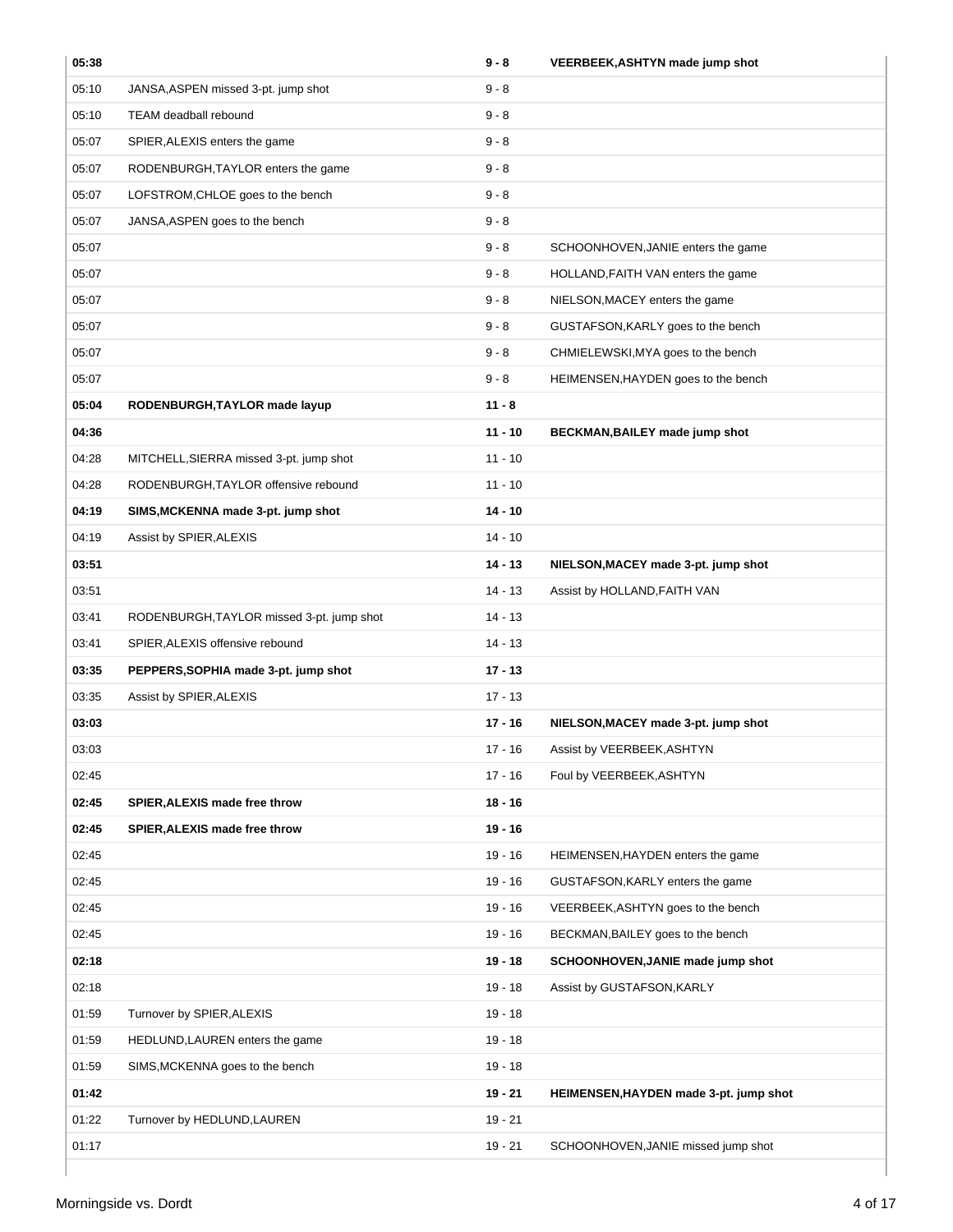| 01:17 |                             | $19 - 21$ | HOLLAND, FAITH VAN offensive rebound |
|-------|-----------------------------|-----------|--------------------------------------|
| 01:13 |                             | $19 - 23$ | <b>HOLLAND, FAITH VAN made layup</b> |
| 01:03 | MITCHELL, SIERRA made layup | $21 - 23$ |                                      |
| 00:31 | Foul by PEPPERS, SOPHIA     | $21 - 23$ |                                      |
| 00:31 |                             | $21 - 23$ | VEERBEEK, ASHTYN enters the game     |
| 00:31 |                             | $21 - 23$ | BECKMAN, BAILEY enters the game      |
| 00:31 |                             | $21 - 23$ | SCHOONHOVEN, JANIE goes to the bench |
| 00:31 |                             | $21 - 23$ | HOLLAND, FAITH VAN goes to the bench |
| 00:24 |                             | $21 - 26$ | NIELSON, MACEY made 3-pt. jump shot  |
| 00:24 |                             | $21 - 26$ | Assist by BECKMAN, BAILEY            |
| 00:10 | Turnover by SPIER, ALEXIS   | $21 - 26$ |                                      |
| 00:00 |                             | $21 - 26$ | BECKMAN, BAILEY missed jump shot     |
| 00:00 |                             | $21 - 26$ | <b>TEAM</b> deadball rebound         |

### **2nd Quarter**

| 10:00 | HEDLUND, LAUREN enters the game       | $21 - 26$ |                                         |
|-------|---------------------------------------|-----------|-----------------------------------------|
| 10:00 | RODENBURGH, TAYLOR enters the game    | $21 - 26$ |                                         |
| 10:00 | SPIER, ALEXIS enters the game         | $21 - 26$ |                                         |
| 10:00 | LOFSTROM, CHLOE goes to the bench     | $21 - 26$ |                                         |
| 10:00 | JANSA, ASPEN goes to the bench        | $21 - 26$ |                                         |
| 10:00 | SIMS, MCKENNA goes to the bench       | $21 - 26$ |                                         |
| 09:43 |                                       | $21 - 26$ | VEERBEEK, ASHTYN missed jump shot       |
| 09:43 | Block by SPIER, ALEXIS                | $21 - 26$ |                                         |
| 09:43 | HEDLUND, LAUREN defensive rebound     | $21 - 26$ |                                         |
| 09:35 | Turnover by HEDLUND, LAUREN           | $21 - 26$ |                                         |
| 09:19 |                                       | $21 - 29$ | VEERBEEK, ASHTYN made 3-pt. jump shot   |
| 09:19 |                                       | $21 - 29$ | Assist by BECKMAN, BAILEY               |
| 09:04 | MITCHELL, SIERRA made 3-pt. jump shot | $24 - 29$ |                                         |
| 09:04 | Assist by PEPPERS, SOPHIA             | $24 - 29$ |                                         |
| 08:41 |                                       | $24 - 29$ | VEERBEEK, ASHTYN missed 3-pt. jump shot |
| 08:41 | HEDLUND, LAUREN defensive rebound     | $24 - 29$ |                                         |
| 08:37 | LOFSTROM, CHLOE enters the game       | $24 - 29$ |                                         |
| 08:37 | JANSA, ASPEN enters the game          | $24 - 29$ |                                         |
| 08:37 | SIMS, MCKENNA enters the game         | $24 - 29$ |                                         |
| 08:37 | SPIER, ALEXIS goes to the bench       | $24 - 29$ |                                         |
| 08:37 | PEPPERS, SOPHIA goes to the bench     | $24 - 29$ |                                         |
| 08:37 | HEDLUND, LAUREN goes to the bench     | $24 - 29$ |                                         |
| 08:26 | SIMS, MCKENNA missed jump shot        | $24 - 29$ |                                         |
| 08:26 |                                       | 24 - 29   | HEIMENSEN, HAYDEN defensive rebound     |
| 08:02 |                                       | $24 - 29$ | VEERBEEK, ASHTYN missed jump shot       |
| 08:02 | RODENBURGH, TAYLOR defensive rebound  | 24 - 29   |                                         |
|       |                                       |           |                                         |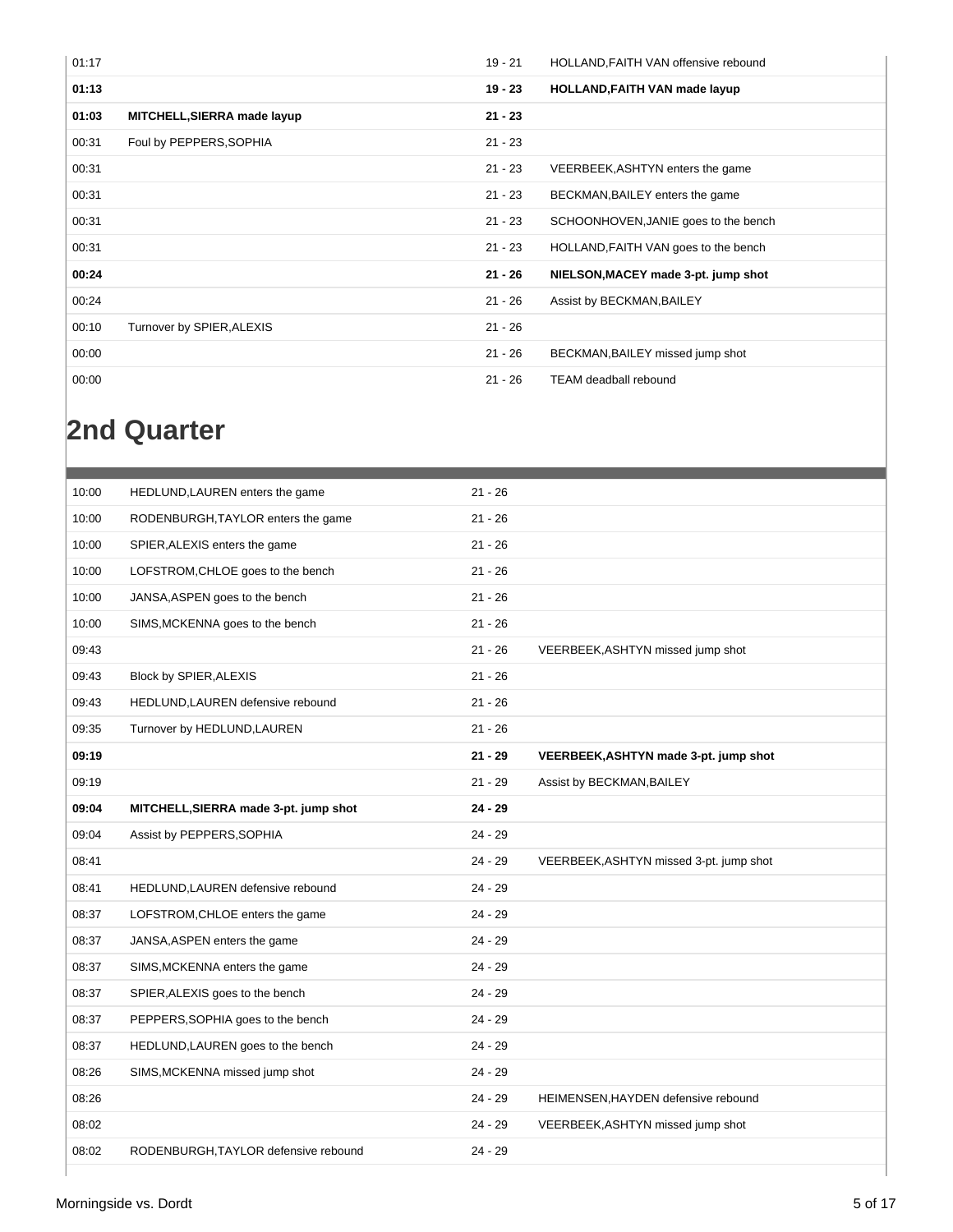| 07:48 | MITCHELL, SIERRA made jump shot         | 26 - 29   |                                          |
|-------|-----------------------------------------|-----------|------------------------------------------|
| 07:31 |                                         | $26 - 29$ | GUSTAFSON, KARLY missed jump shot        |
| 07:31 | SIMS, MCKENNA defensive rebound         | $26 - 29$ |                                          |
| 07:17 | MITCHELL, SIERRA made 3-pt. jump shot   | $29 - 29$ |                                          |
| 06:54 |                                         | $29 - 29$ | HEIMENSEN, HAYDEN missed 3-pt. jump shot |
| 06:54 |                                         | $29 - 29$ | VEERBEEK, ASHTYN offensive rebound       |
| 06:49 |                                         | $29 - 31$ | GUSTAFSON, KARLY made layup              |
| 06:26 | MITCHELL, SIERRA missed jump shot       | $29 - 31$ |                                          |
| 06:26 | LOFSTROM, CHLOE offensive rebound       | $29 - 31$ |                                          |
| 06:23 | LOFSTROM, CHLOE made jump shot          | $31 - 31$ |                                          |
| 05:59 |                                         | $31 - 31$ | VEERBEEK, ASHTYN missed jump shot        |
| 05:59 | LOFSTROM, CHLOE defensive rebound       | $31 - 31$ |                                          |
| 05:47 | LOFSTROM, CHLOE missed layup            | $31 - 31$ |                                          |
| 05:47 |                                         | $31 - 31$ | Block by VEERBEEK, ASHTYN                |
| 05:47 | TEAM offensive rebound                  | $31 - 31$ |                                          |
| 05:45 |                                         | $31 - 31$ | HOLLAND, FAITH VAN enters the game       |
| 05:45 |                                         | $31 - 31$ | NIELSON, MACEY enters the game           |
| 05:45 |                                         | $31 - 31$ | SCHOONHOVEN, JANIE enters the game       |
| 05:45 |                                         | $31 - 31$ | GUSTAFSON, KARLY goes to the bench       |
| 05:45 |                                         | 31 - 31   | CHMIELEWSKI, MYA goes to the bench       |
| 05:45 |                                         | $31 - 31$ | HEIMENSEN, HAYDEN goes to the bench      |
| 05:36 | MITCHELL, SIERRA missed 3-pt. jump shot | $31 - 31$ |                                          |
| 05:36 |                                         | $31 - 31$ | VEERBEEK, ASHTYN defensive rebound       |
|       |                                         |           |                                          |
| 05:25 |                                         | $31 - 33$ | SCHOONHOVEN, JANIE made jump shot        |
| 05:09 | Turnover by LOFSTROM, CHLOE             | $31 - 33$ |                                          |
| 05:08 |                                         | $31 - 33$ | Steal by NIELSON, MACEY                  |
| 05:01 |                                         | $31 - 33$ | VEERBEEK, ASHTYN missed 3-pt. jump shot  |
| 05:01 | TEAM defensive rebound                  | 31 - 33   |                                          |
| 04:57 | PEPPERS, SOPHIA enters the game         | $31 - 33$ |                                          |
| 04:57 | RODENBURGH, TAYLOR goes to the bench    | $31 - 33$ |                                          |
| 04:57 |                                         | 31 - 33   | GUSTAFSON, KARLY enters the game         |
| 04:57 |                                         | $31 - 33$ | VEERBEEK, ASHTYN goes to the bench       |
| 04:35 |                                         | 31 - 33   | Foul by GUSTAFSON, KARLY                 |
| 04:35 | SIMS, MCKENNA made free throw           | 32 - 33   |                                          |
| 04:35 | SIMS, MCKENNA made free throw           | $33 - 33$ |                                          |
| 04:22 |                                         | 33 - 35   | GUSTAFSON, KARLY made layup              |
| 04:04 | Turnover by LOFSTROM, CHLOE             | 33 - 35   |                                          |
| 04:01 |                                         | 33 - 35   | Steal by NIELSON, MACEY                  |
| 03:53 |                                         | 33 - 35   | GUSTAFSON, KARLY missed jump shot        |
| 03:53 | LOFSTROM, CHLOE defensive rebound       | 33 - 35   |                                          |
| 03:38 | PEPPERS, SOPHIA made jump shot          | $35 - 35$ |                                          |
| 03:23 |                                         | 35 - 35   | BECKMAN, BAILEY missed jump shot         |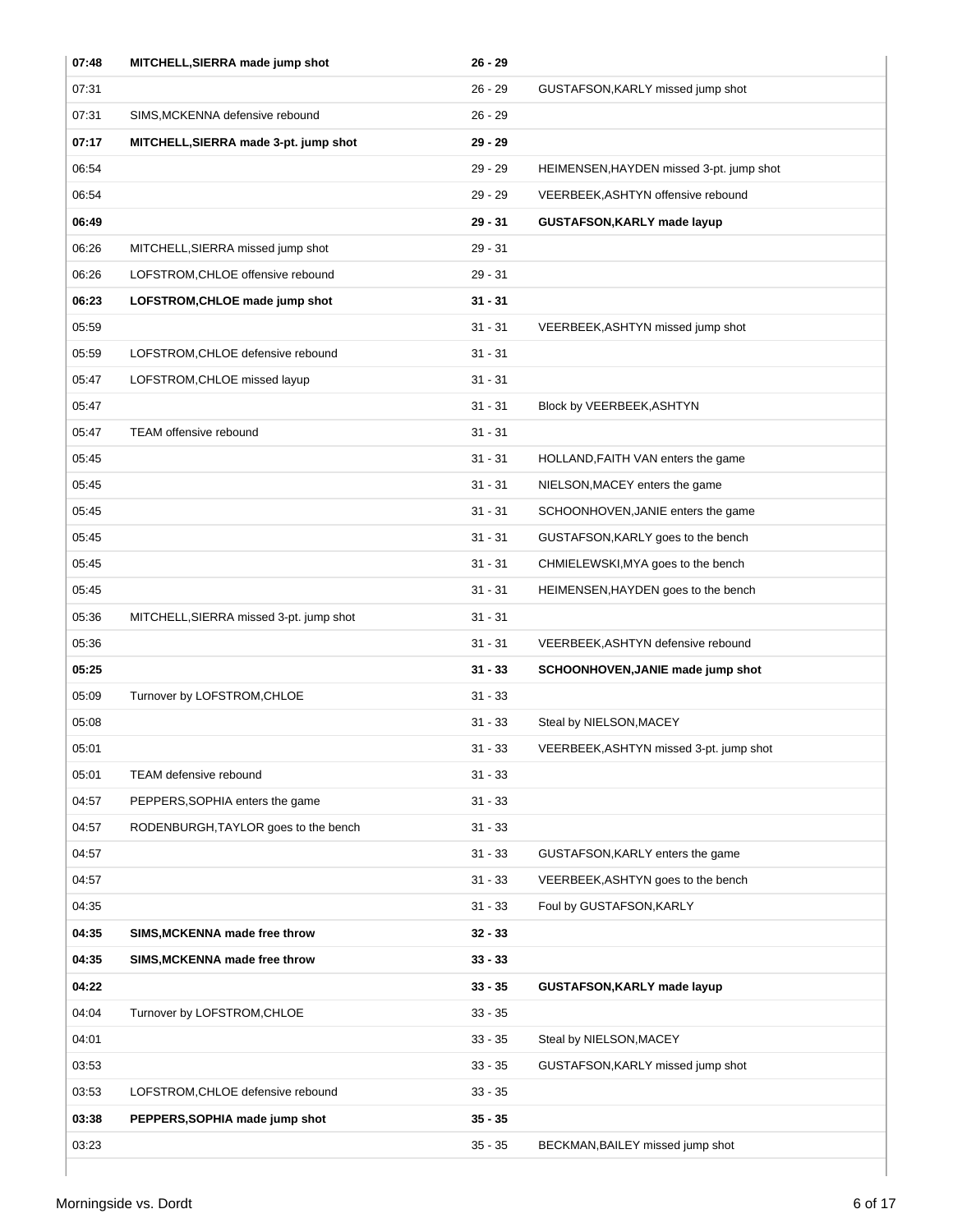| 03:23 | LOFSTROM, CHLOE defensive rebound  | $35 - 35$ |                                         |
|-------|------------------------------------|-----------|-----------------------------------------|
| 03:12 |                                    | $35 - 35$ | Foul by HOLLAND, FAITH VAN              |
| 03:12 |                                    | 35 - 35   | VEERBEEK, ASHTYN enters the game        |
| 03:12 |                                    | $35 - 35$ | HEIMENSEN, HAYDEN enters the game       |
| 03:12 |                                    | $35 - 35$ | GUSTAFSON, KARLY goes to the bench      |
| 03:12 |                                    | $35 - 35$ | BECKMAN, BAILEY goes to the bench       |
| 03:07 | PEPPERS, SOPHIA missed jump shot   | $35 - 35$ |                                         |
| 03:07 |                                    | $35 - 35$ | TEAM deadball rebound                   |
| 03:05 |                                    | 35 - 35   | Turnover by VEERBEEK, ASHTYN            |
| 03:03 | JANSA, ASPEN missed layup          | 35 - 35   |                                         |
| 03:03 | PEPPERS, SOPHIA offensive rebound  | $35 - 35$ |                                         |
| 02:52 | Foul by PEPPERS, SOPHIA            | $35 - 35$ |                                         |
| 02:52 | Turnover by PEPPERS, SOPHIA        | $35 - 35$ |                                         |
| 02:52 | RODENBURGH, TAYLOR enters the game | 35 - 35   |                                         |
| 02:52 | PEPPERS, SOPHIA goes to the bench  | $35 - 35$ |                                         |
| 02:36 |                                    | 35 - 35   | Turnover by HEIMENSEN, HAYDEN           |
| 02:35 | Steal by RODENBURGH, TAYLOR        | $35 - 35$ |                                         |
| 02:34 | RODENBURGH, TAYLOR made layup      | $37 - 35$ |                                         |
| 02:23 |                                    | 37 - 35   | Turnover by VEERBEEK, ASHTYN            |
| 02:22 | Steal by SIMS, MCKENNA             | $37 - 35$ |                                         |
| 02:19 | JANSA, ASPEN made 3-pt. jump shot  | $40 - 35$ |                                         |
| 02:19 | Assist by RODENBURGH, TAYLOR       | $40 - 35$ |                                         |
| 02:14 |                                    | $40 - 35$ | 30SEC TIMEOUT by Dordt                  |
| 02:04 |                                    | $40 - 35$ | VEERBEEK, ASHTYN missed 3-pt. jump shot |
| 02:04 |                                    | $40 - 35$ | NIELSON, MACEY offensive rebound        |
| 01:47 |                                    | 40 - 35   | VEERBEEK, ASHTYN missed layup           |
| 01:47 | LOFSTROM, CHLOE defensive rebound  | $40 - 35$ |                                         |
| 01:30 |                                    | $40 - 35$ | Foul by VEERBEEK, ASHTYN                |
| 01:30 | LOFSTROM, CHLOE made free throw    | 41 - 35   |                                         |
| 01:30 | LOFSTROM, CHLOE made free throw    | $42 - 35$ |                                         |
| 01:30 |                                    | 42 - 35   | BECKMAN, BAILEY enters the game         |
| 01:30 |                                    | $42 - 35$ | CHMIELEWSKI, MYA enters the game        |
| 01:30 |                                    | 42 - 35   | HEIMENSEN, HAYDEN goes to the bench     |
| 01:30 |                                    | $42 - 35$ | VEERBEEK, ASHTYN goes to the bench      |
| 01:23 |                                    | 42 - 35   | Turnover by CHMIELEWSKI, MYA            |
| 01:22 | Steal by MITCHELL, SIERRA          | 42 - 35   |                                         |
| 01:09 | MITCHELL, SIERRA missed jump shot  | $42 - 35$ |                                         |
| 01:09 |                                    | 42 - 35   | BECKMAN, BAILEY defensive rebound       |
| 00:48 |                                    | 42 - 37   | SCHOONHOVEN, JANIE made jump shot       |
| 00:24 | JANSA, ASPEN made 3-pt. jump shot  | 45 - 37   |                                         |
| 00:24 | Assist by RODENBURGH, TAYLOR       | 45 - 37   |                                         |
| 00:09 |                                    | 45 - 39   | BECKMAN, BAILEY made jump shot          |
|       |                                    |           |                                         |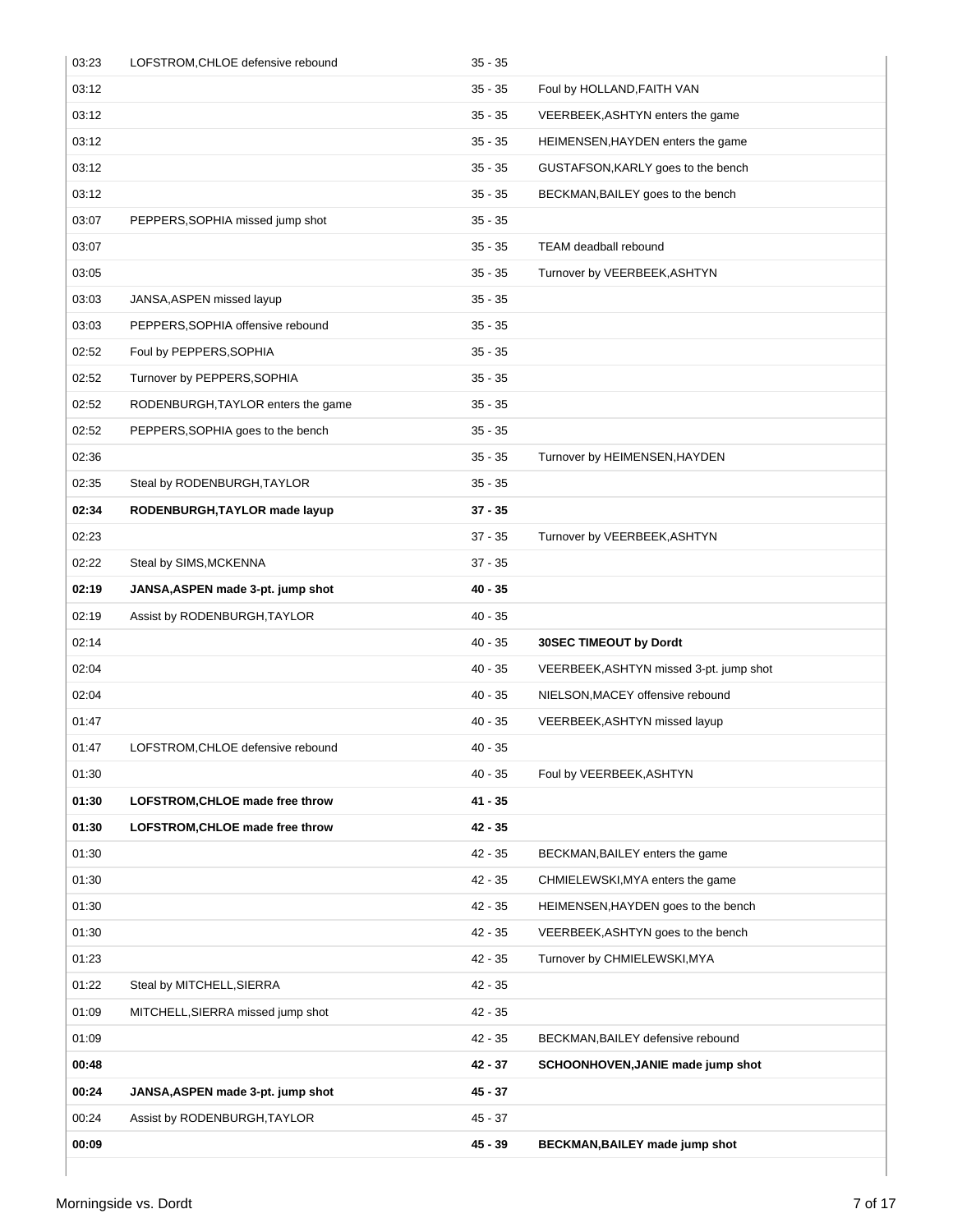| $^{\circ}$ 00:01 | SIMS, MCKENNA missed 3-pt. jump shot | 45 - 39 |
|------------------|--------------------------------------|---------|
| 00:01            | TEAM deadball rebound                | 45 - 39 |

### **3rd Quarter**

| 09:46 |                                         | $45 - 41$ | <b>VEERBEEK, ASHTYN made jump shot</b>  |
|-------|-----------------------------------------|-----------|-----------------------------------------|
| 09:32 | Turnover by SIMS, MCKENNA               | 45 - 41   |                                         |
| 09:30 |                                         | $45 - 41$ | Steal by VEERBEEK, ASHTYN               |
| 09:16 |                                         | $45 - 41$ | VEERBEEK, ASHTYN missed 3-pt. jump shot |
| 09:16 | <b>TEAM</b> defensive rebound           | 45 - 41   |                                         |
| 08:53 |                                         | 45 - 41   | Foul by CHMIELEWSKI, MYA                |
| 08:53 | MITCHELL, SIERRA made free throw        | $46 - 41$ |                                         |
| 08:53 | MITCHELL, SIERRA made free throw        | 47 - 41   |                                         |
| 08:36 |                                         | $47 - 43$ | GUSTAFSON, KARLY made jump shot         |
| 08:25 | SIMS, MCKENNA missed 3-pt. jump shot    | 47 - 43   |                                         |
| 08:25 |                                         | 47 - 43   | VEERBEEK, ASHTYN defensive rebound      |
| 08:15 | Foul by PEPPERS, SOPHIA                 | $47 - 43$ |                                         |
| 08:00 |                                         | 47 - 46   | HEIMENSEN, HAYDEN made 3-pt. jump shot  |
| 08:00 |                                         | $47 - 46$ | Assist by BECKMAN, BAILEY               |
| 07:42 | MITCHELL, SIERRA missed jump shot       | 47 - 46   |                                         |
| 07:42 |                                         | 47 - 46   | VEERBEEK, ASHTYN defensive rebound      |
| 07:31 |                                         | 47 - 48   | GUSTAFSON, KARLY made jump shot         |
| 07:24 | 30SEC TIMEOUT by Morningside            | 47 - 48   |                                         |
| 07:24 | RODENBURGH, TAYLOR enters the game      | 47 - 48   |                                         |
| 07:24 | PEPPERS, SOPHIA goes to the bench       | 47 - 48   |                                         |
| 07:16 | LOFSTROM, CHLOE missed 3-pt. jump shot  | $47 - 48$ |                                         |
| 07:16 |                                         | 47 - 48   | VEERBEEK, ASHTYN defensive rebound      |
| 07:02 |                                         | 47 - 51   | BECKMAN, BAILEY made 3-pt. jump shot    |
| 07:02 |                                         | $47 - 51$ | Assist by GUSTAFSON, KARLY              |
| 06:43 |                                         | $47 - 51$ | Foul by VEERBEEK, ASHTYN                |
| 06:43 | JANSA, ASPEN missed free throw          | 47 - 51   |                                         |
| 06:43 | TEAM deadball rebound                   | 47 - 51   |                                         |
| 06:43 | JANSA, ASPEN made free throw            | $48 - 51$ |                                         |
| 06:37 |                                         | $48 - 51$ | BECKMAN, BAILEY missed jump shot        |
| 06:37 | TEAM defensive rebound                  | $48 - 51$ |                                         |
| 06:34 |                                         | $48 - 51$ | HOLLAND, FAITH VAN enters the game      |
| 06:34 |                                         | 48 - 51   | NIELSON, MACEY enters the game          |
| 06:34 |                                         | 48 - 51   | SCHOONHOVEN, JANIE enters the game      |
| 06:34 |                                         | $48 - 51$ | VEERBEEK, ASHTYN goes to the bench      |
| 06:34 |                                         | 48 - 51   | CHMIELEWSKI, MYA goes to the bench      |
| 06:34 |                                         | 48 - 51   | HEIMENSEN, HAYDEN goes to the bench     |
| 06:19 | MITCHELL, SIERRA missed 3-pt. jump shot | 48 - 51   |                                         |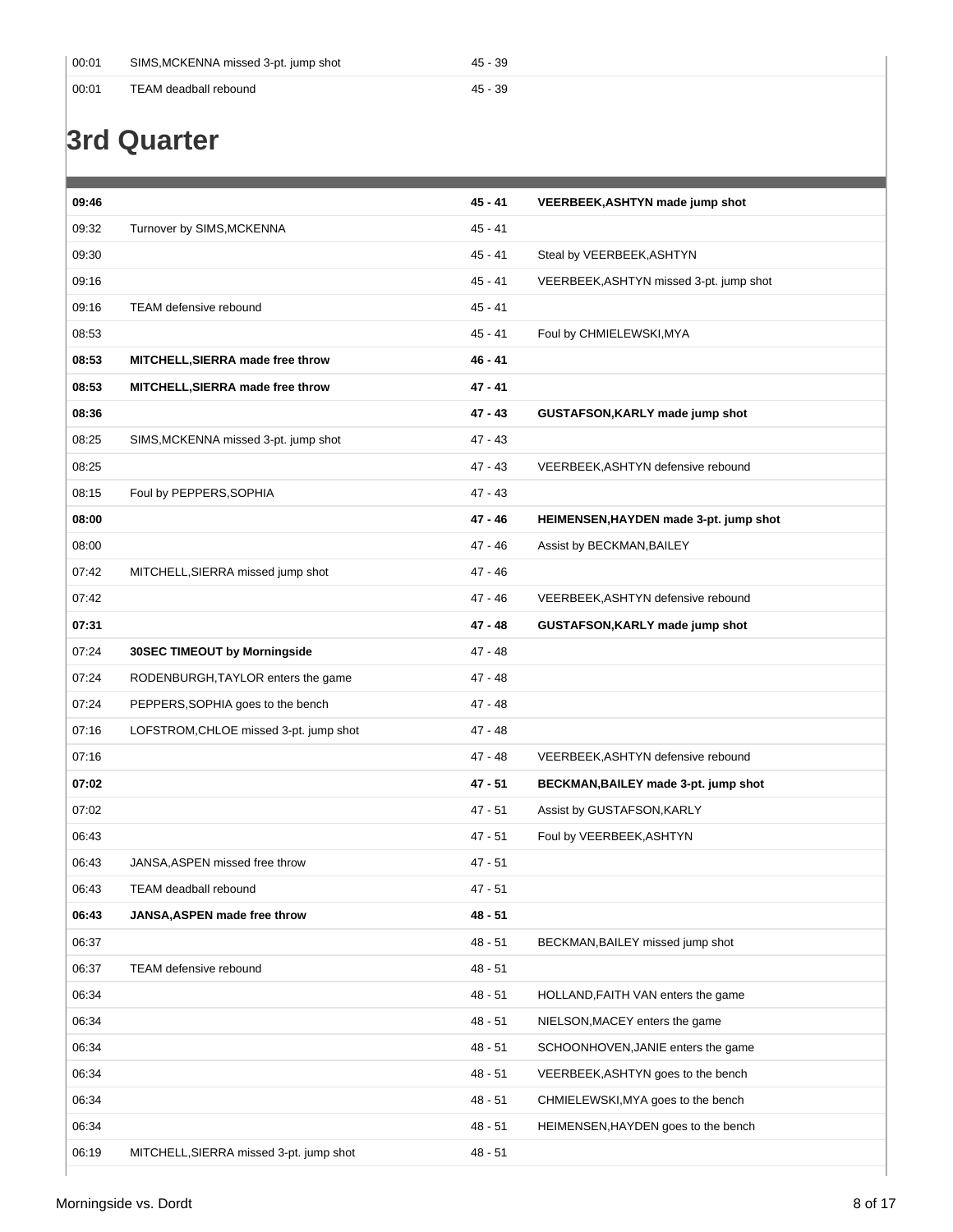| 06:19 | RODENBURGH, TAYLOR offensive rebound    | $48 - 51$ |                                       |
|-------|-----------------------------------------|-----------|---------------------------------------|
| 06:14 | MITCHELL, SIERRA missed 3-pt. jump shot | 48 - 51   |                                       |
| 06:14 |                                         | $48 - 51$ | SCHOONHOVEN, JANIE defensive rebound  |
| 05:56 | Foul by RODENBURGH, TAYLOR              | 48 - 51   |                                       |
| 05:56 |                                         | $48 - 52$ | SCHOONHOVEN, JANIE made free throw    |
| 05:56 |                                         | 48 - 53   | SCHOONHOVEN, JANIE made free throw    |
| 05:43 | SIMS, MCKENNA missed jump shot          | 48 - 53   |                                       |
| 05:43 | SIMS, MCKENNA offensive rebound         | 48 - 53   |                                       |
| 05:35 | MITCHELL, SIERRA missed jump shot       | $48 - 53$ |                                       |
| 05:35 |                                         | $48 - 53$ | HOLLAND, FAITH VAN defensive rebound  |
| 05:23 |                                         | 48 - 56   | BECKMAN, BAILEY made 3-pt. jump shot  |
| 05:23 |                                         | 48 - 56   | Assist by GUSTAFSON, KARLY            |
| 05:09 | Foul by SIMS, MCKENNA                   | $48 - 56$ |                                       |
| 05:09 | Turnover by SIMS, MCKENNA               | 48 - 56   |                                       |
| 05:09 | SPIER, ALEXIS enters the game           | 48 - 56   |                                       |
| 05:09 | SIMS, MCKENNA goes to the bench         | $48 - 56$ |                                       |
| 05:01 |                                         | 48 - 59   | NIELSON, MACEY made 3-pt. jump shot   |
| 05:01 |                                         | 48 - 59   | Assist by HOLLAND, FAITH VAN          |
| 04:50 | <b>FULL TIMEOUT by Morningside</b>      | 48 - 59   |                                       |
| 04:50 |                                         | 48 - 59   | VEERBEEK, ASHTYN enters the game      |
| 04:50 |                                         | $48 - 59$ | GUSTAFSON, KARLY goes to the bench    |
| 04:37 | Turnover by MITCHELL, SIERRA            | $48 - 59$ |                                       |
| 04:36 |                                         | 48 - 59   | Steal by SCHOONHOVEN, JANIE           |
| 04:35 |                                         | 48 - 59   | Turnover by SCHOONHOVEN, JANIE        |
| 04:34 | Steal by JANSA, ASPEN                   | 48 - 59   |                                       |
| 04:24 | MITCHELL, SIERRA missed 3-pt. jump shot | 48 - 59   |                                       |
| 04:24 | LOFSTROM.CHLOE offensive rebound        | 48 - 59   |                                       |
| 04:13 | LOFSTROM, CHLOE made 3-pt. jump shot    | $51 - 59$ |                                       |
| 04:13 | Assist by SPIER, ALEXIS                 | $51 - 59$ |                                       |
| 03:51 |                                         | $51 - 59$ | VEERBEEK, ASHTYN missed jump shot     |
| 03:51 | LOFSTROM, CHLOE defensive rebound       | $51 - 59$ |                                       |
| 03:14 | SPIER, ALEXIS made jump shot            | $53 - 59$ |                                       |
| 02:51 |                                         | $53 - 59$ | BECKMAN, BAILEY missed jump shot      |
| 02:51 | RODENBURGH, TAYLOR defensive rebound    | $53 - 59$ |                                       |
| 02:43 | JANSA, ASPEN missed 3-pt. jump shot     | $53 - 59$ |                                       |
| 02:43 |                                         | $53 - 59$ | HOLLAND, FAITH VAN defensive rebound  |
| 02:26 |                                         | $53 - 59$ | NIELSON, MACEY missed 3-pt. jump shot |
| 02:26 | RODENBURGH, TAYLOR defensive rebound    | $53 - 59$ |                                       |
| 02:09 | LOFSTROM, CHLOE made jump shot          | $55 - 59$ |                                       |
| 02:09 | Assist by SPIER, ALEXIS                 | $55 - 59$ |                                       |
| 01:36 |                                         | $55 - 59$ | HOLLAND, FAITH VAN missed jump shot   |
| 01:36 | JANSA, ASPEN defensive rebound          | $55 - 59$ |                                       |
|       |                                         |           |                                       |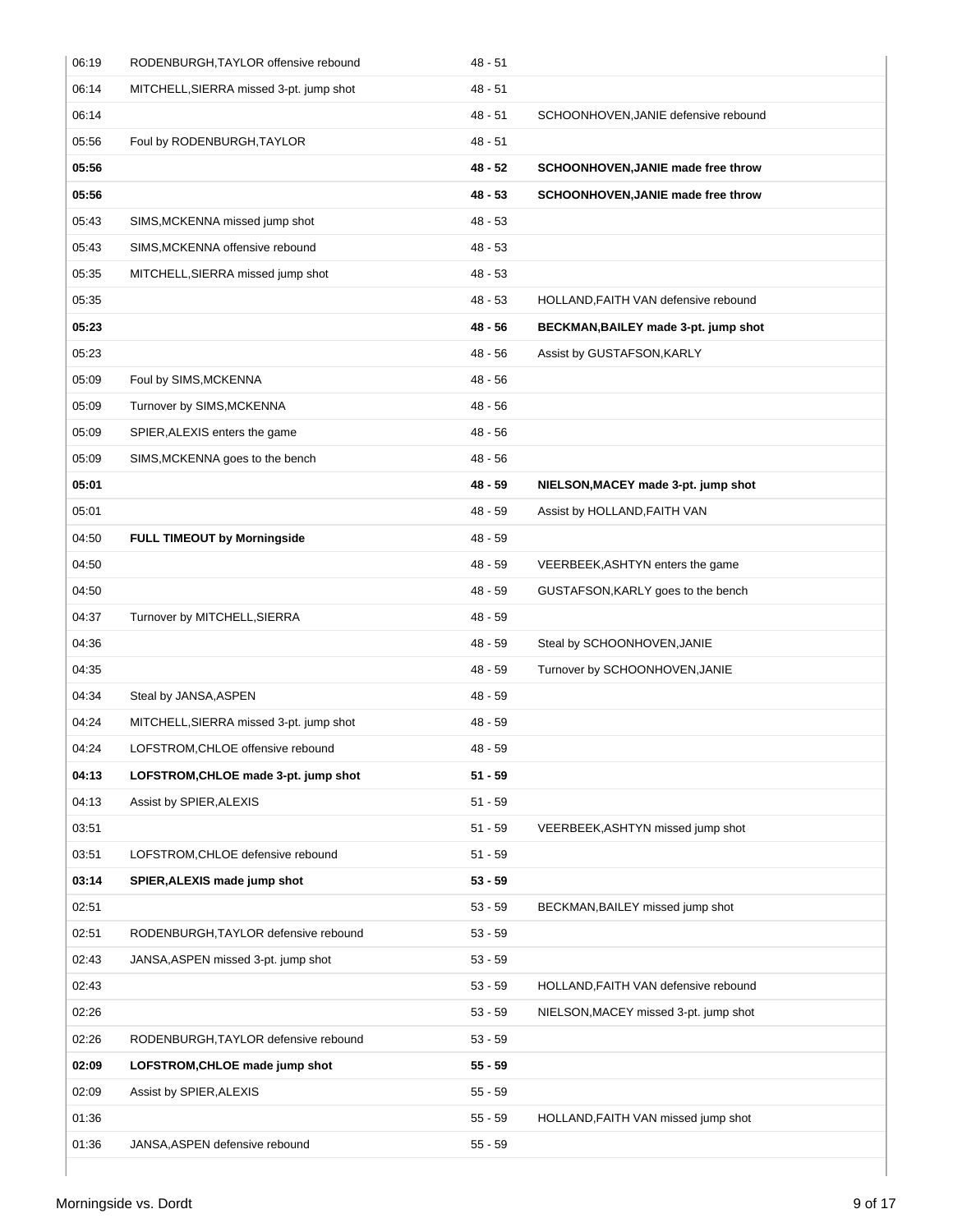| 01:23 | LOFSTROM, CHLOE missed jump shot        | $55 - 59$ |                                       |
|-------|-----------------------------------------|-----------|---------------------------------------|
| 01:23 |                                         | $55 - 59$ | VEERBEEK, ASHTYN defensive rebound    |
| 01:15 | Foul by SPIER, ALEXIS                   | $55 - 59$ |                                       |
| 01:13 | PEPPERS, SOPHIA enters the game         | $55 - 59$ |                                       |
| 01:13 | SIMS, MCKENNA enters the game           | $55 - 59$ |                                       |
| 01:13 | LOFSTROM, CHLOE goes to the bench       | $55 - 59$ |                                       |
| 01:13 | JANSA, ASPEN goes to the bench          | $55 - 59$ |                                       |
| 01:13 |                                         | $55 - 59$ | GUSTAFSON, KARLY enters the game      |
| 01:13 |                                         | $55 - 59$ | CHMIELEWSKI, MYA enters the game      |
| 01:13 |                                         | $55 - 59$ | HEIMENSEN, HAYDEN enters the game     |
| 01:13 |                                         | $55 - 59$ | SCHOONHOVEN, JANIE goes to the bench  |
| 01:13 |                                         | $55 - 59$ | BECKMAN, BAILEY goes to the bench     |
| 01:13 |                                         | $55 - 59$ | NIELSON, MACEY goes to the bench      |
| 01:08 |                                         | $55 - 61$ | <b>VEERBEEK, ASHTYN made layup</b>    |
| 01:08 |                                         | $55 - 61$ | Assist by GUSTAFSON, KARLY            |
| 00:54 | MITCHELL, SIERRA missed 3-pt. jump shot | $55 - 61$ |                                       |
| 00:54 |                                         | $55 - 61$ | <b>TEAM</b> defensive rebound         |
| 00:36 |                                         | $55 - 61$ | SCHOONHOVEN, JANIE enters the game    |
| 00:36 |                                         | $55 - 61$ | VEERBEEK, ASHTYN goes to the bench    |
| 00:29 |                                         | $55 - 64$ | CHMIELEWSKI, MYA made 3-pt. jump shot |
| 00:29 |                                         | $55 - 64$ | Assist by GUSTAFSON, KARLY            |
| 00:06 | SPIER, ALEXIS made layup                | $57 - 64$ |                                       |

## **4th Quarter**

| 10:00 | SPIER, ALEXIS enters the game        | $57 - 64$ |                                        |
|-------|--------------------------------------|-----------|----------------------------------------|
| 10:00 | JANSA, ASPEN goes to the bench       | $57 - 64$ |                                        |
| 09:34 |                                      | $57 - 67$ | GUSTAFSON, KARLY made 3-pt. jump shot  |
| 09:34 |                                      | $57 - 67$ | Assist by BECKMAN, BAILEY              |
| 09:05 | MITCHELL, SIERRA missed layup        | $57 - 67$ |                                        |
| 09:05 | LOFSTROM, CHLOE offensive rebound    | $57 - 67$ |                                        |
| 09:03 | LOFSTROM, CHLOE made jump shot       | $59 - 67$ |                                        |
| 08:46 | Foul by LOFSTROM, CHLOE              | $59 - 67$ |                                        |
| 08:46 |                                      | $59 - 68$ | GUSTAFSON, KARLY made free throw       |
| 08:46 |                                      | $59 - 68$ | GUSTAFSON, KARLY missed free throw     |
| 08:46 | LOFSTROM, CHLOE defensive rebound    | $59 - 68$ |                                        |
| 08:27 | SPIER, ALEXIS missed jump shot       | $59 - 68$ |                                        |
| 08:27 |                                      | $59 - 68$ | GUSTAFSON, KARLY defensive rebound     |
| 08:03 | Foul by LOFSTROM, CHLOE              | $59 - 68$ |                                        |
| 08:00 |                                      | $59 - 70$ | <b>VEERBEEK, ASHTYN made jump shot</b> |
| 08:00 |                                      | $59 - 70$ | Assist by BECKMAN, BAILEY              |
| 07:42 | SPIER, ALEXIS missed 3-pt. jump shot | $59 - 70$ |                                        |
|       |                                      |           |                                        |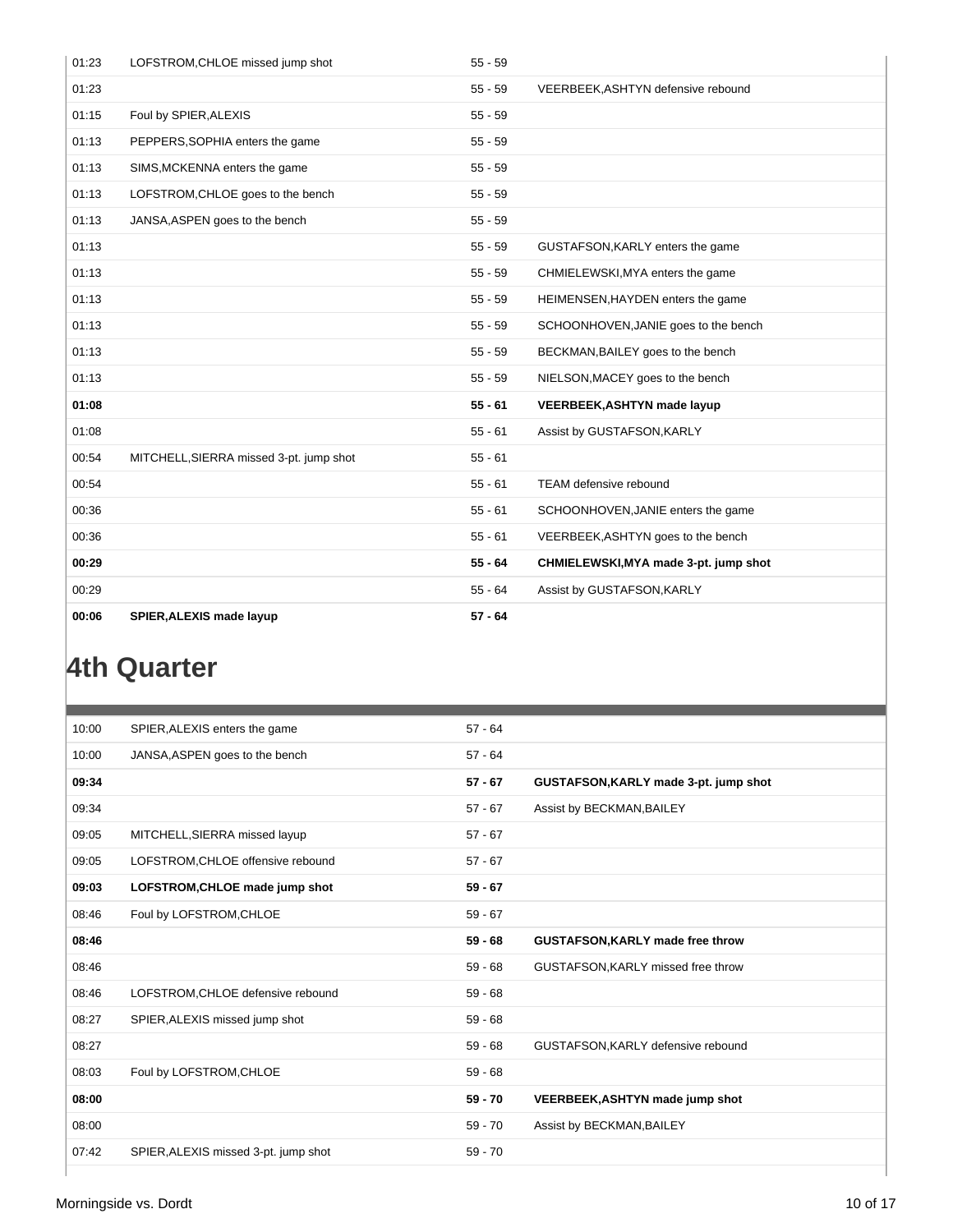| 07:42 | LOFSTROM, CHLOE offensive rebound       | $59 - 70$ |                                        |
|-------|-----------------------------------------|-----------|----------------------------------------|
| 07:15 |                                         | $59 - 70$ | GUSTAFSON, KARLY defensive rebound     |
| 07:15 | SPIER, ALEXIS missed jump shot          | 59 - 70   |                                        |
| 06:55 |                                         | 59 - 73   | HEIMENSEN, HAYDEN made 3-pt. jump shot |
| 06:55 |                                         | $59 - 73$ | Assist by BECKMAN, BAILEY              |
| 06:37 | PEPPERS, SOPHIA missed 3-pt. jump shot  | $59 - 73$ |                                        |
| 06:37 |                                         | 59 - 73   | Block by GUSTAFSON, KARLY              |
| 06:37 | LOFSTROM, CHLOE offensive rebound       | $59 - 73$ |                                        |
| 06:33 |                                         | 59 - 73   | Foul by HEIMENSEN, HAYDEN              |
| 06:33 | LOFSTROM, CHLOE made free throw         | $60 - 73$ |                                        |
| 06:33 | LOFSTROM, CHLOE made free throw         | $61 - 73$ |                                        |
| 06:33 |                                         | $61 - 73$ | NIELSON, MACEY enters the game         |
| 06:33 |                                         | $61 - 73$ | HOLLAND, FAITH VAN enters the game     |
| 06:33 |                                         | $61 - 73$ | SCHOONHOVEN, JANIE enters the game     |
| 06:33 |                                         | $61 - 73$ | VEERBEEK, ASHTYN goes to the bench     |
| 06:33 |                                         | $61 - 73$ | CHMIELEWSKI, MYA goes to the bench     |
| 06:33 |                                         | $61 - 73$ | BECKMAN, BAILEY goes to the bench      |
| 06:09 |                                         | $61 - 73$ | Turnover by HEIMENSEN, HAYDEN          |
| 06:08 | Steal by LOFSTROM, CHLOE                | $61 - 73$ |                                        |
| 06:05 | LOFSTROM, CHLOE made layup              | $63 - 73$ |                                        |
| 05:47 |                                         | $63 - 73$ | 30SEC TIMEOUT by Dordt                 |
| 05:47 |                                         | $63 - 73$ | VEERBEEK, ASHTYN enters the game       |
| 05:47 |                                         | $63 - 73$ | BECKMAN, BAILEY enters the game        |
| 05:47 |                                         | $63 - 73$ | GUSTAFSON, KARLY goes to the bench     |
| 05:47 |                                         | $63 - 73$ | HEIMENSEN, HAYDEN goes to the bench    |
| 05:36 |                                         | $63 - 73$ | Assist by VEERBEEK, ASHTYN             |
| 05:36 |                                         | 63 - 75   | GUSTAFSON, KARLY made layup            |
| 05:23 |                                         | $63 - 75$ | GUSTAFSON, KARLY enters the game       |
| 05:23 |                                         | $63 - 75$ | SCHOONHOVEN, JANIE goes to the bench   |
| 05:15 | MITCHELL, SIERRA missed 3-pt. jump shot | $63 - 75$ |                                        |
| 05:15 | PEPPERS, SOPHIA offensive rebound       | $63 - 75$ |                                        |
| 05:15 |                                         | $63 - 75$ | Foul by GUSTAFSON, KARLY               |
| 05:04 | Turnover by SIMS, MCKENNA               | $63 - 75$ |                                        |
| 05:03 |                                         | $63 - 75$ | Steal by GUSTAFSON, KARLY              |
| 04:50 |                                         | $63 - 77$ | VEERBEEK, ASHTYN made jump shot        |
| 04:30 | MITCHELL, SIERRA made layup             | $65 - 77$ |                                        |
| 04:24 | Foul by SIMS, MCKENNA                   | $65 - 77$ |                                        |
| 04:11 |                                         | $65 - 77$ | Turnover by NIELSON, MACEY             |
| 04:09 | Steal by SPIER, ALEXIS                  | $65 - 77$ |                                        |
| 04:04 |                                         | $65 - 77$ | Foul by BECKMAN, BAILEY                |
| 04:04 | SPIER, ALEXIS missed free throw         | $65 - 77$ |                                        |
| 04:04 | TEAM deadball rebound                   | $65 - 77$ |                                        |
|       |                                         |           |                                        |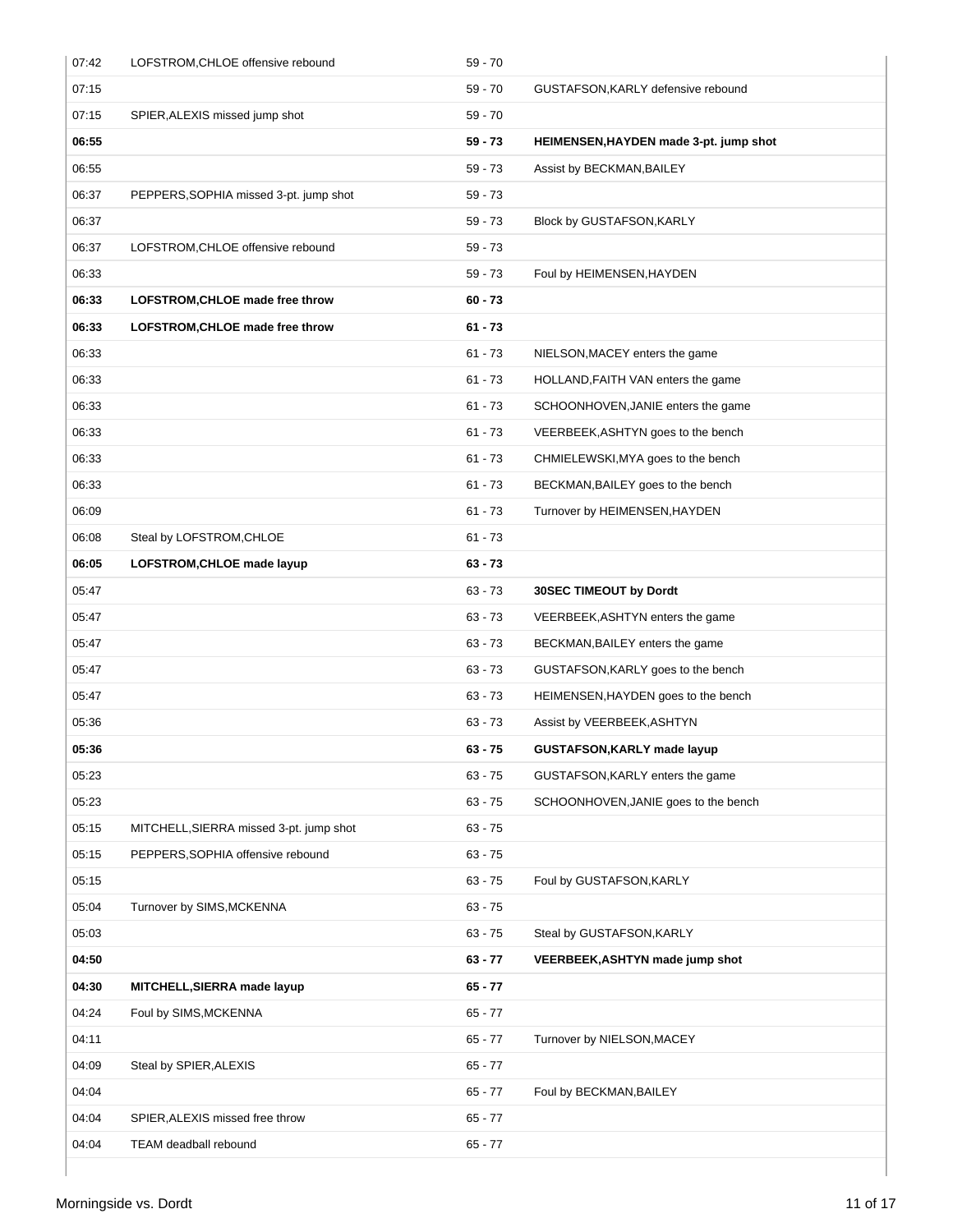| 04:04 | SPIER, ALEXIS made free throw           | $66 - 77$ |                                          |
|-------|-----------------------------------------|-----------|------------------------------------------|
| 04:04 | 30SEC TIMEOUT by Morningside            | $66 - 77$ |                                          |
| 04:04 |                                         | $66 - 77$ | SCHOONHOVEN, JANIE enters the game       |
| 04:04 |                                         | $66 - 77$ | CHMIELEWSKI, MYA enters the game         |
| 04:04 |                                         | $66 - 77$ | HOLLAND, FAITH VAN goes to the bench     |
| 04:04 |                                         | $66 - 77$ | GUSTAFSON, KARLY goes to the bench       |
| 03:33 |                                         | $66 - 77$ | Turnover by BECKMAN, BAILEY              |
| 03:20 | MITCHELL, SIERRA made 3-pt. jump shot   | $69 - 77$ |                                          |
| 03:20 | Assist by SIMS, MCKENNA                 | $69 - 77$ |                                          |
| 02:52 |                                         | $69 - 80$ | BECKMAN, BAILEY made 3-pt. jump shot     |
| 02:35 | MITCHELL, SIERRA missed 3-pt. jump shot | $69 - 80$ |                                          |
| 02:35 |                                         | $69 - 80$ | SCHOONHOVEN, JANIE defensive rebound     |
| 02:11 | Foul by SPIER, ALEXIS                   | $69 - 80$ |                                          |
| 02:11 | Foul by SPIER, ALEXIS                   | $69 - 80$ |                                          |
| 02:11 |                                         | $69 - 81$ | <b>HEIMENSEN, HAYDEN made free throw</b> |
| 02:11 |                                         | $69 - 82$ | <b>HEIMENSEN, HAYDEN made free throw</b> |
| 02:11 |                                         | $69 - 82$ | CHMIELEWSKI, MYA enters the game         |
| 02:11 |                                         | $69 - 82$ | HEIMENSEN, HAYDEN enters the game        |
| 02:11 |                                         | $69 - 82$ | GUSTAFSON, KARLY enters the game         |
| 02:11 |                                         | $69 - 82$ | NIELSON, MACEY goes to the bench         |
| 02:11 |                                         | $69 - 82$ | CHMIELEWSKI, MYA goes to the bench       |
| 02:11 |                                         | $69 - 82$ | SCHOONHOVEN, JANIE goes to the bench     |
| 01:54 | LOFSTROM, CHLOE made layup              | $71 - 82$ |                                          |
| 01:54 | Assist by SPIER, ALEXIS                 | $71 - 82$ |                                          |
| 01:26 |                                         | $71 - 82$ | CHMIELEWSKI, MYA missed 3-pt. jump shot  |
| 01:26 | PEPPERS, SOPHIA defensive rebound       | $71 - 82$ |                                          |
| 01:19 | Turnover by PEPPERS, SOPHIA             | 71 - 82   |                                          |
| 01:19 |                                         | $71 - 82$ | Steal by BECKMAN, BAILEY                 |
| 01:19 | Foul by LOFSTROM, CHLOE                 | $71 - 82$ |                                          |
| 01:19 |                                         | $71 - 83$ | <b>BECKMAN, BAILEY made free throw</b>   |
| 01:19 |                                         | $71 - 83$ | BECKMAN, BAILEY missed free throw        |
| 01:19 | LOFSTROM, CHLOE defensive rebound       | $71 - 83$ |                                          |
| 01:03 | MITCHELL, SIERRA missed 3-pt. jump shot | $71 - 83$ |                                          |
| 01:03 |                                         | $71 - 83$ | Block by CHMIELEWSKI, MYA                |
| 01:03 |                                         | $71 - 83$ | HEIMENSEN, HAYDEN defensive rebound      |
| 00:35 |                                         | $71 - 85$ | <b>VEERBEEK, ASHTYN made jump shot</b>   |
| 00:22 | SPIER, ALEXIS missed 3-pt. jump shot    | $71 - 85$ |                                          |
| 00:22 |                                         | $71 - 85$ | HEIMENSEN, HAYDEN defensive rebound      |
| 00:12 |                                         | $71 - 85$ | Turnover by HEIMENSEN, HAYDEN            |
| 00:12 | Steal by MITCHELL, SIERRA               | $71 - 85$ |                                          |
| 00:08 | MITCHELL, SIERRA made layup             | $73 - 85$ |                                          |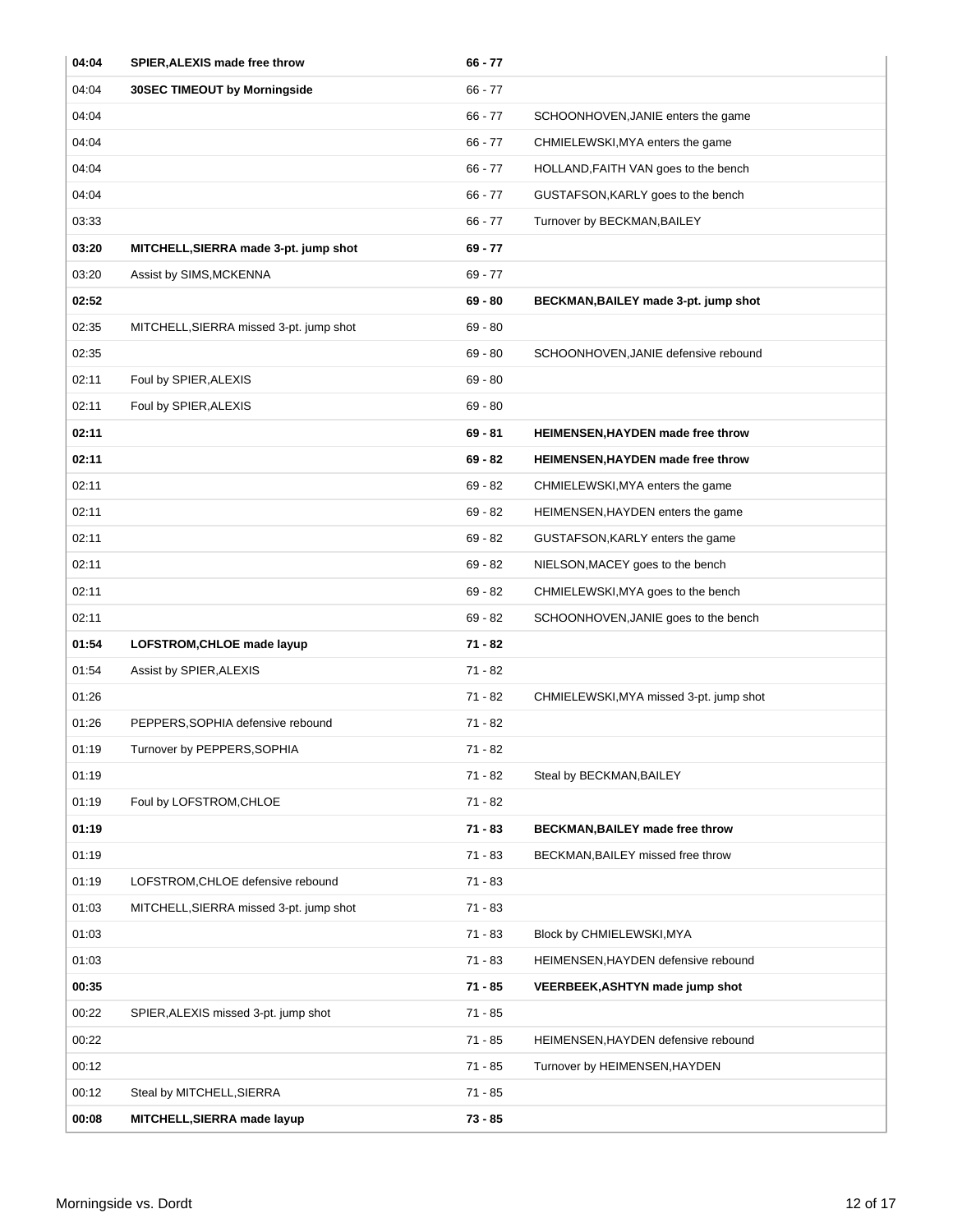#### **Team Summary**

### **Team Statistics**

| <b>STAT</b>             | <b>MORNINGSIDE</b>       | <b>DORDT</b> |
|-------------------------|--------------------------|--------------|
| <b>Field Goal</b>       | 26-62                    | 32-55        |
| Field Goal %            | 41.9%                    | 58.2%        |
| 3 Point                 | $9 - 27$                 | 15-24        |
| 3 Point %               | 33.3%                    | 62.5%        |
| Free Throw              | $12 - 14$                | $6-8$        |
| Free Throw %            | 85.7%                    | 75.0%        |
| Rebounds                | 34                       | 23           |
| <b>Assists</b>          | 11                       | 17           |
| Turnovers               | 12                       | 12           |
| Points Off Turnovers    | 21                       | 14           |
| 2nd Chance Points       | 20                       | 4            |
| Points In The Paint     | 28                       | 26           |
| <b>Fastbreak Points</b> | 4                        | 0            |
| <b>Bench Points</b>     | 11                       | 22           |
| Largest Lead            | 8                        | 14           |
| Time Of Largest Lead    | 2nd-00:24                | 4th-06:55    |
| Trends                  | Ties: 4; Lead Changes: 3 |              |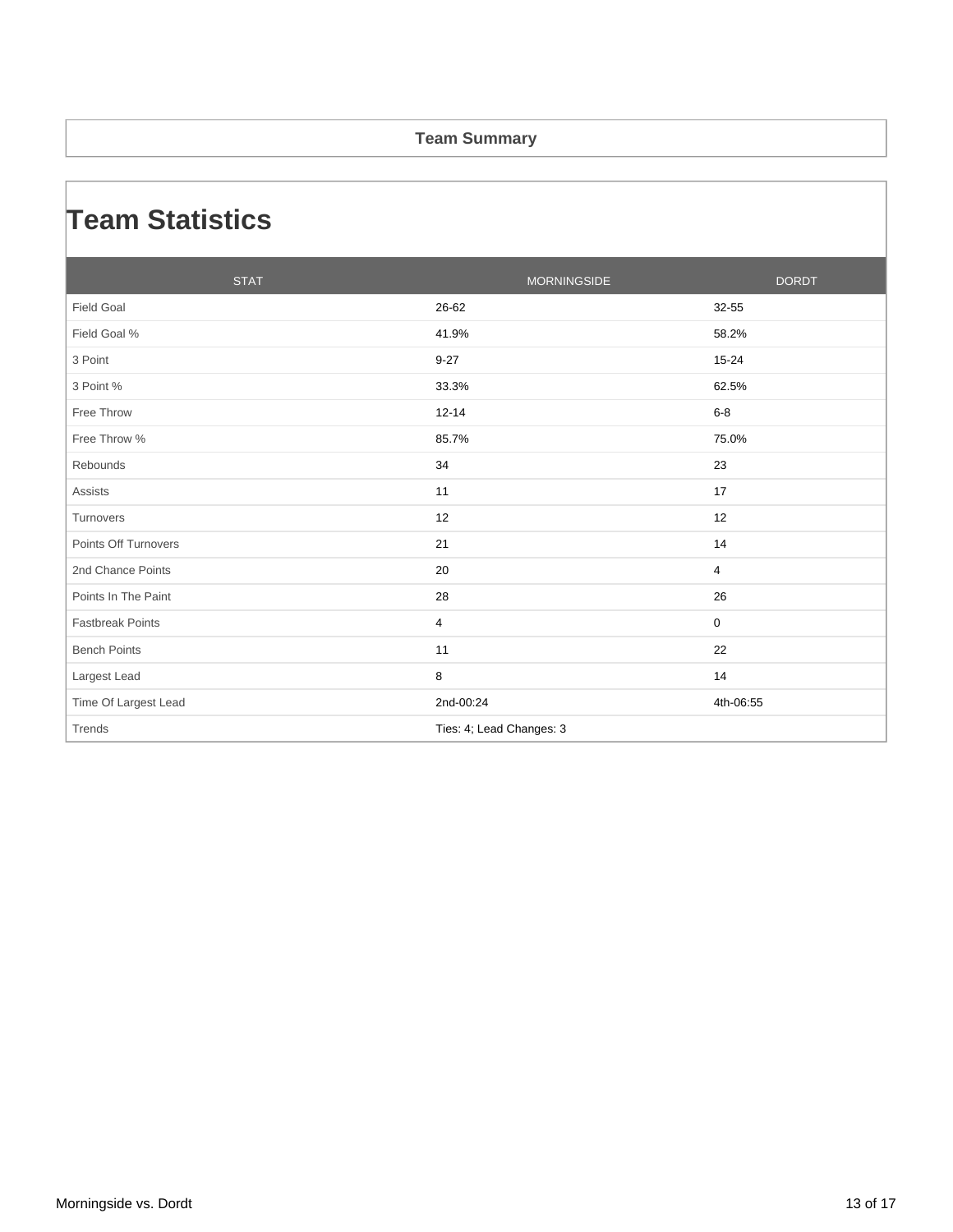#### **1st Qtr Box**

# **Morningside**

| <b>PLAYER</b>          | <b>MIN</b>     | FGM-A    | 3PM-A   | FTM-A   | <b>OREB</b>    | <b>DREB</b>  | <b>REB</b>     | <b>AST</b>     | <b>STL</b>   | <b>BLK</b>  | <b>TO</b> | <b>PF</b>      | <b>PTS</b>     |
|------------------------|----------------|----------|---------|---------|----------------|--------------|----------------|----------------|--------------|-------------|-----------|----------------|----------------|
| <b>STARTERS</b>        |                |          |         |         |                |              |                |                |              |             |           |                |                |
| 04 - Sierra Mitchell   | 10             | $1 - 4$  | $0 - 1$ | $0-0$   | $\mathbf 0$    | 1            | 1              | $\mathbf 0$    | $\mathbf 0$  | $\mathbf 0$ | 0         | $\mathbf 0$    | $\overline{2}$ |
| 12 - McKenna Sims      | 8              | $1 - 3$  | $1 - 1$ | $0-0$   | $\mathbf 0$    | 0            | $\mathbf 0$    | $\mathbf{1}$   | 0            | 0           | 0         | 1              | 3              |
| 24 - Aspen Jansa       | 5              | $0 - 1$  | $0 - 1$ | $0-0$   | 0              | $\mathbf 0$  | $\mathbf 0$    | 0              | $\mathbf{1}$ | $\mathbf 0$ | 0         | $\mathbf 0$    | 0              |
| 25 - Sophia Peppers    | 10             | $2 - 2$  | $2 - 2$ | $0-0$   | $\mathbf 0$    | 1            | 1              | $\mathbf{1}$   | 0            | 0           | 0         | 1              | 6              |
| 44 - Chloe Lofstrom    | 5              | $3 - 4$  | $0-0$   | $0-0$   | $\overline{2}$ | 0            | $\overline{2}$ | 0              | 0            | $\mathbf 0$ | 0         | $\mathbf 0$    | 6              |
| <b>RESERVES</b>        |                |          |         |         |                |              |                |                |              |             |           |                |                |
| 15 - Lauren Hedlund    | $\overline{2}$ | $0-0$    | $0-0$   | $0-0$   | $\mathbf 0$    | $\mathbf 0$  | $\mathbf 0$    | $\mathbf 0$    | 0            | $\mathbf 0$ | 1         | $\mathbf 0$    | 0              |
| 23 - Taylor Rodenburgh | 5              | $1 - 2$  | $0 - 1$ | $0-0$   | 1              | $\mathbf 0$  | 1              | $\mathbf 0$    | $\mathbf 0$  | $\mathbf 0$ | 0         | $\mathbf 0$    | $\overline{2}$ |
| 30 - Alexis Spier      | 5              | $0-0$    | $0-0$   | $2 - 2$ | 1              | $\mathbf 0$  | 1              | $\overline{2}$ | $\mathbf 0$  | $\mathbf 0$ | 2         | $\mathbf 0$    | $\overline{2}$ |
| TM - Team              |                |          |         |         | 0              | $\mathbf 0$  | $\mathbf 0$    |                |              |             | 0         | $\mathbf 0$    |                |
| <b>TOTALS</b>          |                | $8 - 16$ | $3-6$   | $2 - 2$ | 4              | $\mathbf{2}$ | 6              | 4              | 1            | 0           | 3         | $\overline{2}$ | 21             |
|                        |                | 50.0%    | 50.0%   | 100.0%  |                |              |                |                |              |             |           |                |                |

| <b>PLAYER</b>          | <b>MIN</b> | FGM-A     | 3PM-A   | FTM-A | <b>OREB</b> | <b>DREB</b>  | <b>REB</b>   | <b>AST</b>     | STL         | <b>BLK</b>  | <b>TO</b>    | <b>PF</b>    | <b>PTS</b>     |
|------------------------|------------|-----------|---------|-------|-------------|--------------|--------------|----------------|-------------|-------------|--------------|--------------|----------------|
| <b>STARTERS</b>        |            |           |         |       |             |              |              |                |             |             |              |              |                |
| 05 - Hayden Heimensen  | 8          | $1 - 2$   | $1 - 2$ | $0-0$ | 0           | $\mathbf 0$  | $\mathbf 0$  | $\mathbf 0$    | $\mathbf 0$ | $\mathbf 0$ | $\mathbf 0$  | 0            | 3              |
| 13 - Bailey Beckman    | 8          | $1 - 3$   | $0-0$   | $0-0$ | 0           | $\mathbf{1}$ | $\mathbf{1}$ | $\mathbf{1}$   | $\mathbf 0$ | $\mathbf 0$ | $\mathbf 0$  | 0            | 2              |
| 22 - Mya Chmielewski   | 5          | $1 - 2$   | $1 - 2$ | $0-0$ | 0           | $\mathbf 1$  | 1            | $\mathbf 0$    | $\mathbf 0$ | $\mathbf 0$ | $\mathbf{1}$ | 0            | 3              |
| 25 - Ashtyn Veerbeek   | 8          | $2 - 2$   | $1 - 1$ | $0-0$ | 0           | $\mathbf{1}$ | 1            | $\overline{2}$ | $\mathbf 0$ | 1           | 1            | 1            | 5              |
| 30 - Karly Gustafson   | 8          | $0-0$     | $0-0$   | $0-0$ | 0           | $\mathbf 0$  | 0            | $\overline{2}$ | $\mathbf 0$ | $\mathbf 0$ | 1            | $\mathbf 1$  | 0              |
| <b>RESERVES</b>        |            |           |         |       |             |              |              |                |             |             |              |              |                |
| 03 - Macey Nielson     | 5          | $3 - 3$   | $3-3$   | $0-0$ | 0           | $\mathbf 0$  | $\mathbf 0$  | $\mathbf 0$    | 0           | $\mathbf 0$ | $\mathbf 0$  | 0            | 9              |
| 32 - Faith Van Holland | 5          | $1 - 1$   | $0-0$   | $0-0$ | 1           | $\mathbf 0$  | $\mathbf{1}$ | $\mathbf{1}$   | $\Omega$    | $\mathbf 0$ | $\mathbf 0$  | 0            | $\overline{2}$ |
| 35 - Janie Schoonhoven | 5          | $1 - 2$   | $0-0$   | $0-0$ | 0           | $\mathbf 0$  | $\mathbf 0$  | $\mathbf 0$    | $\mathbf 0$ | $\mathbf 0$ | $\mathbf 0$  | 0            | 2              |
| TM - Team              |            |           |         |       | 1           | $\mathbf 0$  | 1            |                |             |             | $\mathbf 0$  | 0            |                |
| <b>TOTALS</b>          |            | $10 - 15$ | $6-8$   | $0-0$ | 1           | 3            | 4            | 6              | 0           | 1           | 3            | $\mathbf{2}$ | 26             |
|                        |            | 66.7%     | 75.0%   | 0%    |             |              |              |                |             |             |              |              |                |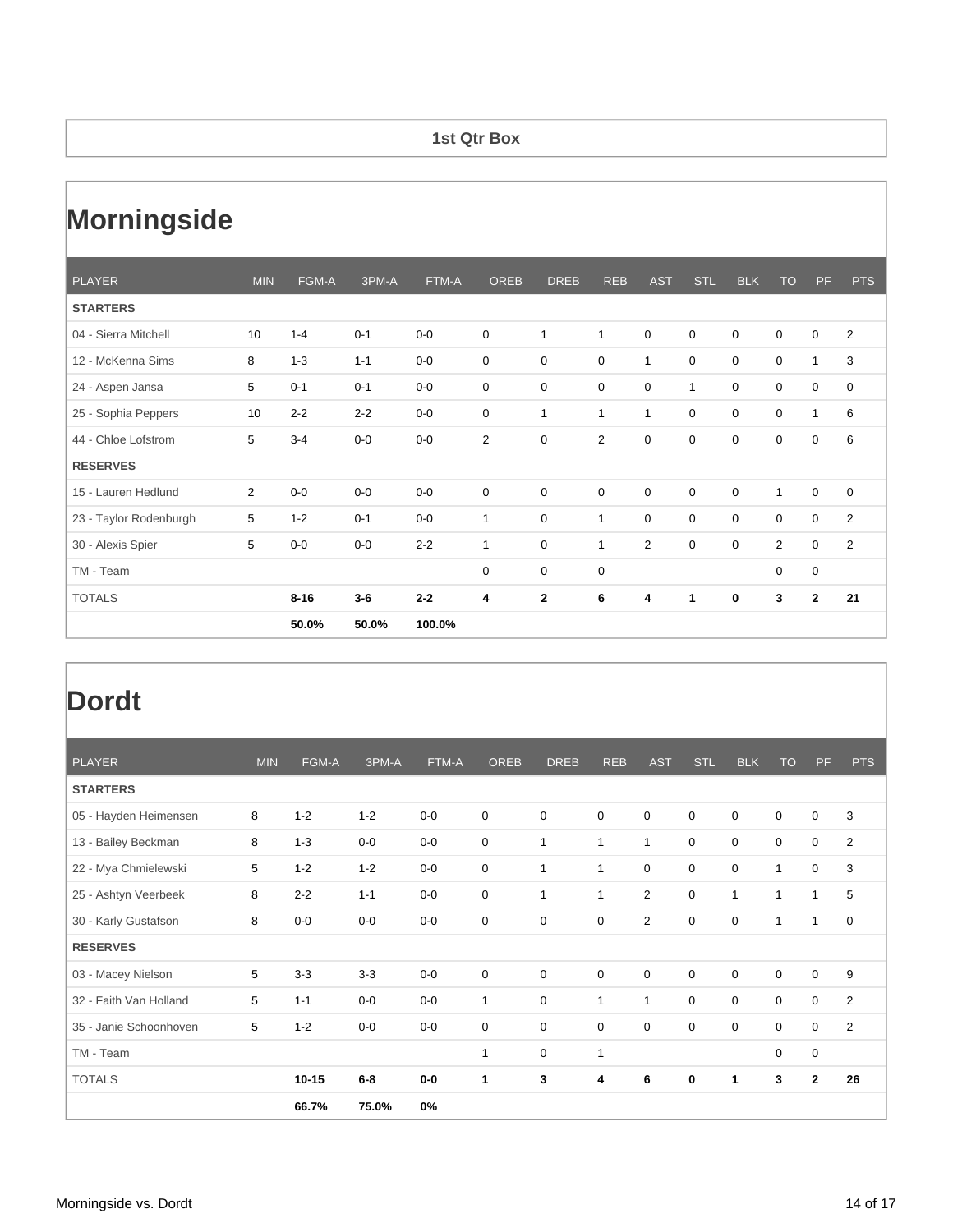#### **2nd Qtr Box**

# **Morningside**

| <b>PLAYER</b>          | <b>MIN</b>   | FGM-A    | 3PM-A   | FTM-A   | <b>OREB</b>  | <b>DREB</b>    | <b>REB</b>     | <b>AST</b>     | <b>STL</b>   | <b>BLK</b>   | <b>TO</b>   | <b>PF</b>    | <b>PTS</b>     |
|------------------------|--------------|----------|---------|---------|--------------|----------------|----------------|----------------|--------------|--------------|-------------|--------------|----------------|
| <b>STARTERS</b>        |              |          |         |         |              |                |                |                |              |              |             |              |                |
| 04 - Sierra Mitchell   | 10           | $3-6$    | $2 - 3$ | $0-0$   | 0            | 0              | $\mathbf 0$    | $\mathbf 0$    | $\mathbf{1}$ | $\mathbf 0$  | 0           | $\mathbf 0$  | 8              |
| 12 - McKenna Sims      | 9            | $0 - 2$  | $0 - 1$ | $2 - 2$ | $\mathbf 0$  | 1              | 1              | 0              | $\mathbf{1}$ | 0            | 0           | $\mathbf 0$  | $\overline{2}$ |
| 24 - Aspen Jansa       | 9            | $2 - 3$  | $2 - 2$ | $0-0$   | 0            | $\mathbf 0$    | $\mathbf 0$    | 0              | $\mathbf 0$  | $\mathbf 0$  | 0           | $\mathbf 0$  | 6              |
| 25 - Sophia Peppers    | 3            | $1 - 2$  | $0-0$   | $0-0$   | 1            | 0              | 1              | $\mathbf{1}$   | 0            | 0            | 1           | 1            | $\overline{2}$ |
| 44 - Chloe Lofstrom    | 9            | $1 - 2$  | $0-0$   | $2 - 2$ | $\mathbf{1}$ | $\overline{4}$ | 5              | 0              | 0            | $\mathbf 0$  | 2           | $\mathbf 0$  | $\overline{4}$ |
| <b>RESERVES</b>        |              |          |         |         |              |                |                |                |              |              |             |              |                |
| 15 - Lauren Hedlund    | $\mathbf{1}$ | $0-0$    | $0-0$   | $0-0$   | $\mathbf 0$  | $\overline{2}$ | 2              | $\mathbf 0$    | $\mathbf 0$  | $\mathbf 0$  | 1           | $\mathbf 0$  | 0              |
| 23 - Taylor Rodenburgh | 8            | $1 - 1$  | $0-0$   | $0-0$   | $\mathbf 0$  | $\mathbf{1}$   | 1              | $\overline{2}$ | $\mathbf{1}$ | $\mathbf 0$  | 0           | $\mathbf 0$  | $\overline{2}$ |
| 30 - Alexis Spier      | $\mathbf{1}$ | $0-0$    | $0-0$   | $0-0$   | $\mathbf 0$  | $\mathbf 0$    | $\mathbf 0$    | $\mathbf 0$    | $\mathbf 0$  | 1            | $\mathbf 0$ | $\mathbf 0$  | $\mathbf 0$    |
| TM - Team              |              |          |         |         | $\mathbf{1}$ | 1              | $\overline{2}$ |                |              |              | 0           | $\mathbf 0$  |                |
| <b>TOTALS</b>          |              | $8 - 16$ | $4 - 6$ | $4 - 4$ | $\mathbf{2}$ | 8              | 10             | 3              | 3            | $\mathbf{1}$ | 4           | $\mathbf{1}$ | 24             |
|                        |              | 50.0%    | 66.7%   | 100.0%  |              |                |                |                |              |              |             |              |                |

| <b>PLAYER</b>          | <b>MIN</b>     | FGM-A    | 3PM-A   | FTM-A | <b>OREB</b>  | <b>DREB</b>  | <b>REB</b>     | <b>AST</b>   | <b>STL</b>     | <b>BLK</b>  | <b>TO</b>      | <b>PF</b>    | <b>PTS</b>     |
|------------------------|----------------|----------|---------|-------|--------------|--------------|----------------|--------------|----------------|-------------|----------------|--------------|----------------|
| <b>STARTERS</b>        |                |          |         |       |              |              |                |              |                |             |                |              |                |
| 05 - Hayden Heimensen  | 6              | $0 - 1$  | $0 - 1$ | $0-0$ | 0            | $\mathbf{1}$ | 1              | $\mathbf 0$  | $\mathbf 0$    | $\mathbf 0$ | $\mathbf{1}$   | $\mathbf 0$  | $\mathbf 0$    |
| 13 - Bailey Beckman    | 8              | $1 - 2$  | $0-0$   | $0-0$ | 0            | $\mathbf{1}$ | $\mathbf{1}$   | $\mathbf{1}$ | $\mathbf 0$    | $\mathbf 0$ | $\mathbf 0$    | 0            | 2              |
| 22 - Mya Chmielewski   | 6              | $0-0$    | $0-0$   | $0-0$ | 0            | $\mathbf 0$  | $\mathbf 0$    | 0            | 0              | $\mathbf 0$ | 1              | 0            | $\mathbf 0$    |
| 25 - Ashtyn Veerbeek   | $\overline{7}$ | $1 - 8$  | $1 - 4$ | $0-0$ | 1            | $\mathbf{1}$ | $\overline{2}$ | $\mathbf 0$  | 0              | 1           | $\overline{2}$ | $\mathbf{1}$ | 3              |
| 30 - Karly Gustafson   | 6              | $2 - 4$  | $0-0$   | $0-0$ | 0            | $\mathbf 0$  | 0              | $\mathbf 0$  | $\mathbf 0$    | $\mathbf 0$ | $\mathbf 0$    | $\mathbf{1}$ | 4              |
| <b>RESERVES</b>        |                |          |         |       |              |              |                |              |                |             |                |              |                |
| 03 - Macey Nielson     | 6              | $0-0$    | $0-0$   | $0-0$ | 1            | $\mathbf 0$  | $\mathbf{1}$   | $\mathbf 0$  | $\overline{2}$ | $\mathbf 0$ | $\mathbf 0$    | 0            | $\mathbf 0$    |
| 32 - Faith Van Holland | 6              | $0-0$    | $0-0$   | $0-0$ | 0            | $\mathbf 0$  | $\mathbf 0$    | $\mathbf 0$  | $\Omega$       | $\Omega$    | $\mathbf 0$    | $\mathbf{1}$ | $\mathbf 0$    |
| 35 - Janie Schoonhoven | 6              | $2 - 2$  | $0-0$   | $0-0$ | 0            | $\mathbf 0$  | 0              | $\mathbf 0$  | $\mathbf 0$    | $\mathbf 0$ | $\mathbf 0$    | 0            | $\overline{4}$ |
| TM - Team              |                |          |         |       | 0            | 0            | 0              |              |                |             | 0              | 0            |                |
| <b>TOTALS</b>          |                | $6 - 17$ | $1 - 5$ | $0-0$ | $\mathbf{2}$ | 3            | 5              | 1            | $\mathbf{2}$   | 1           | 4              | 3            | 13             |
|                        |                | 35.3%    | 20.0%   | 0%    |              |              |                |              |                |             |                |              |                |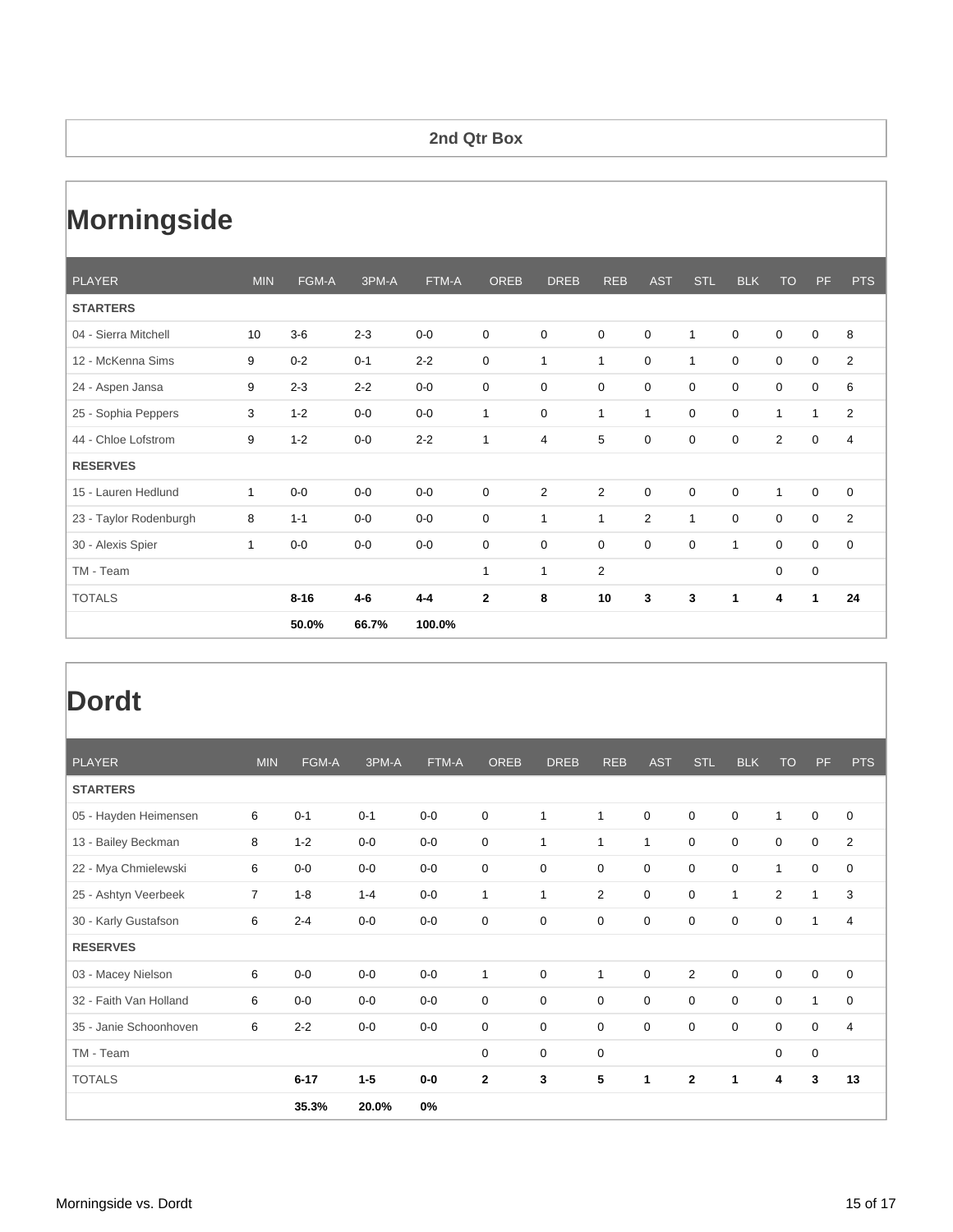#### **3rd Qtr Box**

# **Morningside**

| <b>PLAYER</b>          | <b>MIN</b>     | FGM-A    | 3PM-A   | FTM-A   | <b>OREB</b>  | <b>DREB</b>    | <b>REB</b>     | <b>AST</b>     | <b>STL</b>   | <b>BLK</b>  | <b>TO</b>      | <b>PF</b>               | <b>PTS</b>     |
|------------------------|----------------|----------|---------|---------|--------------|----------------|----------------|----------------|--------------|-------------|----------------|-------------------------|----------------|
| <b>STARTERS</b>        |                |          |         |         |              |                |                |                |              |             |                |                         |                |
| 04 - Sierra Mitchell   | 10             | $0-6$    | $0 - 4$ | $2 - 2$ | 0            | $\mathbf 0$    | $\mathbf 0$    | $\mathbf 0$    | $\mathbf 0$  | $\mathbf 0$ | $\mathbf 1$    | $\mathbf 0$             | 2              |
| 12 - McKenna Sims      | 6              | $0 - 2$  | $0 - 1$ | $0-0$   | $\mathbf{1}$ | $\mathbf 0$    | 1              | 0              | $\mathbf 0$  | 0           | $\overline{2}$ | $\mathbf{1}$            | 0              |
| 24 - Aspen Jansa       | 9              | $0 - 1$  | $0 - 1$ | $1 - 2$ | 0            | 1              | 1              | 0              | 1            | 0           | 0              | $\mathbf 0$             | $\mathbf{1}$   |
| 25 - Sophia Peppers    | 4              | $0-0$    | $0-0$   | $0-0$   | 0            | $\mathbf 0$    | 0              | 0              | $\mathbf 0$  | 0           | 0              | $\mathbf{1}$            | $\mathbf 0$    |
| 44 - Chloe Lofstrom    | 9              | $2 - 4$  | $1 - 2$ | $0-0$   | 1            | 1              | $\overline{2}$ | $\mathbf 0$    | $\mathbf 0$  | $\mathbf 0$ | 0              | 0                       | 5              |
| <b>RESERVES</b>        |                |          |         |         |              |                |                |                |              |             |                |                         |                |
| 15 - Lauren Hedlund    | $\mathbf 0$    | $0-0$    | $0-0$   | $0-0$   | 0            | $\mathbf 0$    | $\mathbf 0$    | $\mathbf 0$    | $\mathbf 0$  | $\mathbf 0$ | $\mathbf 0$    | $\mathbf 0$             | $\mathbf 0$    |
| 23 - Taylor Rodenburgh | $\overline{7}$ | $0-0$    | $0-0$   | $0-0$   | 1            | 2              | 3              | $\Omega$       | $\Omega$     | $\Omega$    | $\mathbf 0$    | $\mathbf{1}$            | $\mathbf 0$    |
| 30 - Alexis Spier      | 5              | $2 - 2$  | $0-0$   | $0-0$   | 0            | $\mathbf 0$    | 0              | $\overline{2}$ | $\mathbf 0$  | $\mathbf 0$ | $\mathbf 0$    | $\mathbf{1}$            | $\overline{4}$ |
| TM - Team              |                |          |         |         | 0            | $\overline{2}$ | $\overline{2}$ |                |              |             | 0              | 0                       |                |
| <b>TOTALS</b>          |                | $4 - 15$ | $1 - 8$ | $3 - 4$ | 3            | 4              | $\overline{7}$ | $\mathbf{2}$   | $\mathbf{1}$ | 0           | 3              | $\overline{\mathbf{4}}$ | 12             |
|                        |                | 26.7%    | 12.5%   | 75.0%   |              |                |                |                |              |             |                |                         |                |

| <b>PLAYER</b>          | <b>MIN</b>     | FGM-A    | 3PM-A   | FTM-A   | <b>OREB</b> | <b>DREB</b>    | <b>REB</b>     | <b>AST</b>  | STL          | <b>BLK</b>  | <b>TO</b>   | <b>PF</b>    | <b>PTS</b>     |
|------------------------|----------------|----------|---------|---------|-------------|----------------|----------------|-------------|--------------|-------------|-------------|--------------|----------------|
| <b>STARTERS</b>        |                |          |         |         |             |                |                |             |              |             |             |              |                |
| 05 - Hayden Heimensen  | 5              | $1 - 1$  | $1 - 1$ | $0-0$   | $\mathbf 0$ | $\mathbf 0$    | $\mathbf 0$    | $\mathbf 0$ | $\mathbf 0$  | $\mathbf 0$ | $\mathbf 0$ | 0            | 3              |
| 13 - Bailey Beckman    | 9              | $2 - 4$  | $2 - 2$ | $0-0$   | $\mathbf 0$ | 0              | $\mathbf 0$    | 1           | $\mathbf 0$  | $\mathbf 0$ | $\mathbf 0$ | 0            | 6              |
| 22 - Mya Chmielewski   | 5              | $1 - 1$  | $1 - 1$ | $0-0$   | $\mathbf 0$ | 0              | $\mathbf 0$    | $\mathbf 0$ | $\mathbf 0$  | $\mathbf 0$ | $\mathbf 0$ | $\mathbf{1}$ | 3              |
| 25 - Ashtyn Veerbeek   | 8              | $2 - 4$  | $0 - 1$ | $0-0$   | $\mathbf 0$ | 4              | $\overline{4}$ | $\mathbf 0$ | 1            | $\mathbf 0$ | 0           | $\mathbf{1}$ | $\overline{4}$ |
| 30 - Karly Gustafson   | 6              | $2 - 2$  | $0-0$   | $0-0$   | $\mathbf 0$ | 0              | $\mathbf 0$    | 4           | $\mathbf 0$  | $\mathbf 0$ | $\mathbf 0$ | 0            | 4              |
| <b>RESERVES</b>        |                |          |         |         |             |                |                |             |              |             |             |              |                |
| 03 - Macey Nielson     | 5              | $1 - 2$  | $1 - 2$ | $0-0$   | $\mathbf 0$ | $\mathbf 0$    | $\mathbf 0$    | $\mathbf 0$ | $\mathbf 0$  | 0           | $\mathbf 0$ | 0            | 3              |
| 32 - Faith Van Holland | $\overline{7}$ | $0 - 1$  | $0-0$   | $0-0$   | $\mathbf 0$ | $\overline{2}$ | $\overline{2}$ | 1           | $\Omega$     | $\Omega$    | $\mathbf 0$ | $\mathbf 0$  | $\mathbf 0$    |
| 35 - Janie Schoonhoven | 6              | $0-0$    | $0-0$   | $2 - 2$ | $\mathbf 0$ | $\mathbf 1$    | $\mathbf{1}$   | $\mathbf 0$ | 1            | $\mathbf 0$ | 1           | 0            | 2              |
| TM - Team              |                |          |         |         | $\mathbf 0$ | 1              | 1              |             |              |             | 0           | 0            |                |
| <b>TOTALS</b>          |                | $9 - 15$ | $5 - 7$ | $2 - 2$ | $\mathbf 0$ | 7              | $\overline{7}$ | 6           | $\mathbf{2}$ | 0           | 1           | $\mathbf{2}$ | 25             |
|                        |                | 60.0%    | 71.4%   | 100.0%  |             |                |                |             |              |             |             |              |                |